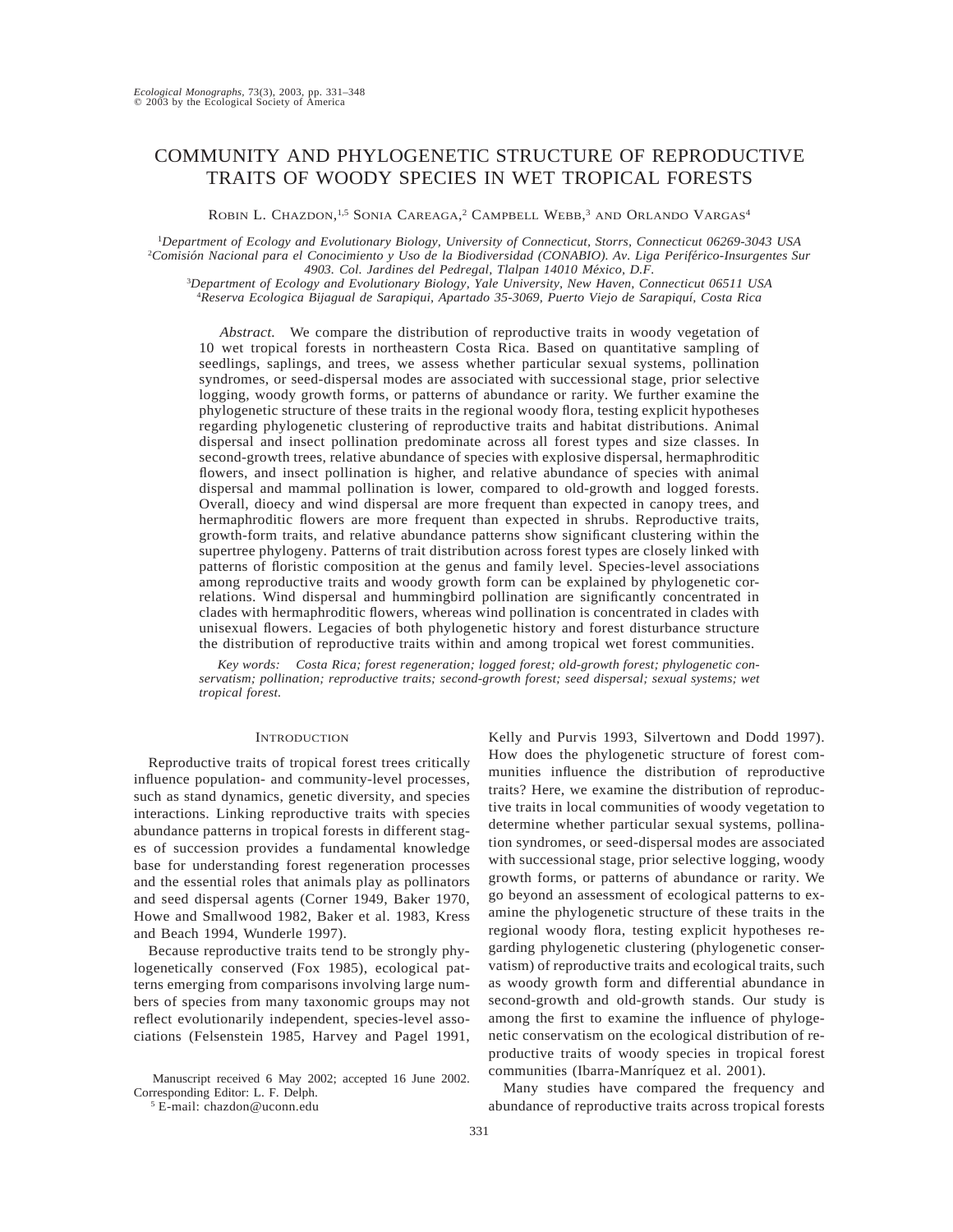(Frankie et al. 1974, Opler et al. 1980*b*, Gillespie 1999, van Dulmen 2001). In many cases, surveys are based on floras (Flores and Schemske 1984, Bullock 1985, Ibarra-Manríquez and Oyama 1992) and lack quantitative data on the relative abundance of species differing in reproductive traits (but see Zapata and Arroyo 1978). Most community studies examine only one or two reproductive traits (Kato 1996, Momose et al. 1998). Other studies are based on small sample sizes or have little or no replication among forest types (Zapata and Arroyo 1978). Studies including secondgrowth or degraded forests (Opler et al. 1980*a*, Gillespie 1999, Corlett 2001) are crucial, given the fact that these forest types are growing in area and importance in wet tropical regions throughout the world (Wadsworth 1997, Guariguata and Ostertag 2001). Selectively logged forests are the predominant type of forest cover in the Sarapiquí region of Costa Rica and are characterized by a mixture of species common to both second-growth and old-growth forests (Butterfield 1994, Guariguata and Dupuy 1997, Finegan and Camacho 1999).

Phylogenetic considerations provide unique insights in comparative ecological studies of functional traits (Ackerly 1999, Webb et al. 2002). Phylogenetic analysis of correlations between two or more traits among species reveals that correlations may be better explained by common ancestry than by adaptive causes acting independently on species' traits. Similarly, the phylogenetic assessment of site–trait correlations permits us to determine whether these correlations may be better explained by shared clade composition and phylogenetic conservatism than by independent selection for these traits in particular sites. Renner and Ricklefs (1995), in their survey of dioecy in flowering plants, found that the frequency of dioecy in a local flora reflects the particular pool of families occurring there as much as, or more than, environmental factors. Across many habitat types, seed mass is often a conservative trait between genera or families (Hodgson and Mackey 1986, Mazer 1989, Lord et al. 1995). Ibarra-Manríquez et al. (2001) showed a high degree of phylogenetic conservatism in seedling morphology in a lowland rain forest community in Mexico. Advances in molecular systematics now provide opportunities to test explicit hypotheses regarding evolutionary transitions in reproductive characters and to discern whether a given trait is more likely to evolve in branches of a clade distinguished by another trait (Donoghue 1989, Ackerly 1999, Prach and Pysek 1999, Weller and Sakai 1999, Weiblen et al. 2000).

We compiled data on reproductive traits from a variety of published sources and from personal observations and combined this information with vegetation inventory data for 10 forest stands in the same floristic and climatic zone of northeastern Costa Rica (Guariguata et al. 1997, Chazdon and Coe 1999, Nicotra et al. 1999). We first compare the incidence and relative

abundance of species with different reproductive traits among forest types, stem size classes, and woody growth forms, without taking phylogenetic relationships into account. To gain further insight into these patterns, we assess interactions among reproductive traits and compare the incidence of traits among common and rare tree species (singletons) in second-growth and old-growth stands. We then assess whether sexual systems, dispersal modes, pollination modes, and growth-form traits are associated phylogenetically in the pool of species that we examine (Donoghue 1989, Maddison 1990). Our analysis demonstrates that legacies of both phylogenetic history and land-use history structure the distribution of reproductive traits within and among tropical wet forest communities.

#### MATERIALS AND METHODS

### *Study areas and stand selection*

Study areas were located in the Atlantic lowland rain forest of Sarapiquí, Costa Rica in the premontane wet forest life zone (Holdridge et al. 1975). Five sites were located within La Selva Biological Station, owned by the Organization for Tropical Studies (Table 1). This region is a mosaic of active pastures, small- and largescale agriculture, second-growth forest, selectively logged forest, and old-growth forest in protected areas (Butterfield 1994). Land-use history of each stand was determined by a combination of historic records (Pierce 1992), aerial photographs, satellite images, and interviews with local residents, farm staff, and landowners (Table 1). Second-growth stands were cleared for pasture in the early- to mid-1970s, actively managed for 4–6 years, and subsequently abandoned in the late 1970s or early 1980s. Only a few remnant canopy trees were found in all second-growth stands (Guariguata et al. 1997). In the two selectively logged stands, all commercial tree species  $>70$  cm dbh were removed 15–20 years before our study (Chazdon and Coe 1999). Species richness, floristics, seedling and sapling growth forms, and vegetation structure in six of these stands are described in further detail by Guariguata et al. (1997) and Chazdon et al. (1998). Nicotra et al. (1999) and Montgomery and Chazdon (2001) describe light heterogeneity, woody seedling regeneration, and forest structure in a subset of these stands.

#### *Woody vegetation inventory*

In each stand, woody vegetation was sampled in nested, contiguous quadrats along three roughly parallel transects 100–160 m in length. In 1993–1994, trees  $\geq$  5 cm dbh were sampled in 10  $\times$  10 m quadrats (total area sampled per stand  $= 0.24-0.48$  ha); saplings (stems  $> 1$  m tall and  $< 5$  cm dbh) were sampled in  $5 \times 5$  m quadrats (total area sampled per stand =  $0.135-0.24$  ha); and seedlings (stems  $20-100$  cm tall) were sampled in  $1 \times 1$  m quadrats (total area sampled per stand =  $270-480$  m<sup>2</sup>). Transects did not traverse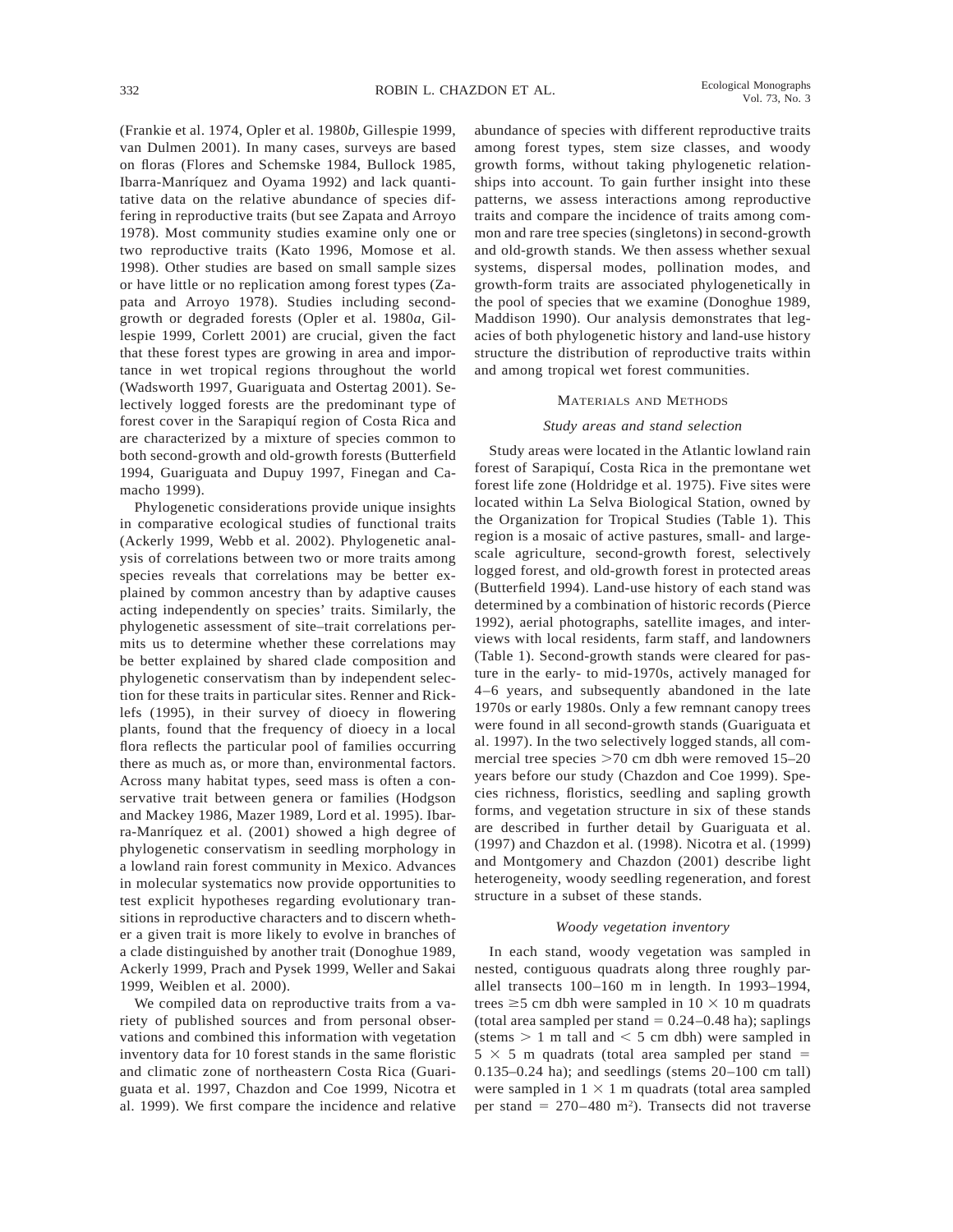| Site name.<br>by forest type | Site<br>abbrevi-<br>ation | Location:<br>latitude, longitude                      | Recent land-use history                                                                    | No. years<br>since<br>disturbance |
|------------------------------|---------------------------|-------------------------------------------------------|--------------------------------------------------------------------------------------------|-----------------------------------|
| A) Second-growth forest      |                           |                                                       |                                                                                            |                                   |
| Lindero Occidental           | LOC.                      | La Selva: 10°26' N; 84°01' W                          | cleared in 1971–1973; pasture for<br>6 years; regrowth cleared before<br>pasture abandoned | $15 - 17$                         |
| Peje                         | <b>PEJE</b>               | La Selva: 10°26' N; 84°02' W                          | cleared in 1972–1974; pasture for<br>5 years; regrowth cleared before<br>pasture abandoned | $15 - 17$                         |
| La Martita                   | LAM                       | Chilamate: $10^{\circ}27'$ N; $84^{\circ}04'$ W       | cleared in 1971-1972; pasture for<br>4–5 years, then abandoned                             | $17 - 20$                         |
| Cuatro Rios                  | <b>CUA</b>                | La Virgen: $10^{\circ}23'$ N; $84^{\circ}08'$ W       | clear-cut in mid 1970s for timber<br>and burned; little or no grazing                      | $15 - 20$                         |
| Sendero Holdridge            | <b>SHO</b>                | La Selva: 10°25' N; 84°01' W                          | cleared in 1950s; pasture aban-<br>doned in 1967                                           | 25                                |
| B) Old-growth forest         |                           |                                                       |                                                                                            |                                   |
| La Selva                     | PRI                       | La Selva: 10°25' N; 84°03' W                          | no apparent human disturbance                                                              |                                   |
| Ramirez                      | RAM                       | Chilamate: 10°27' N; 84°04' W                         | no apparent human disturbance                                                              |                                   |
| Cay Rica                     | CAY                       | El Roble: 10°26' N; 84°05' W                          | no apparent human disturbance                                                              |                                   |
| C) Logged forest             |                           |                                                       |                                                                                            |                                   |
| Intervenido                  | <b>INT</b>                | La Selva: 10°25' N; 84°02' W                          | logged for more than 10 years until<br>late 1970s; $\sim$ 3–4 stumps/ha                    | $15 - 17$                         |
| Kelady                       | KEL.                      | Pueblo Nuevo: $10^{\circ}29'$ N;<br>$84^{\circ}09'$ W | logged for more than 10 years until<br>early 1980s; $\sim$ 8–9 stumps/ha                   | $12 - 14$                         |

TABLE 1. Site characteristics of 10 forest stands in the Caribbean lowlands of Costa Rica.

any steep slopes or known environmental gradients. Species were identified in the field by project staff assisted by an expert local naturalist; in questionable cases, specimens were collected, dried, and pressed, and were used to identify species by comparison with specimens in the La Selva Herbarium or the Costa Rican National Herbarium. Vegetation data were entered into a specimen-based, relational database (Colwell 1996) with growth form as a custom field and reproductive traits as auxiliary fields in the species table. Species and family names follow an updated list published by Robert L. Wilbur and collaborators (McDade et al. 1994) and posted on the OTS web site.<sup>6</sup> Additional species information is available at the La Selva Digital Florula web site.7

### *Reproductive and growth-form traits*

Data on dispersal modes, sexual systems, and pollination modes were compiled from a variety of published sources. Additional data were obtained from observations at La Selva Biological Station by the station naturalist (Orlando Vargas) or through personal communication with specialists. The full set of data and literature sources is provided in the Appendix. Sexual systems were defined based on studies by Bawa et al. (1985*b*), Kress and Beach (1994), and many other individual sources (Appendix). Species were classified as hermaphroditic, monoecious, or dioecious (Beach and Bawa 1980, Bawa and Beach 1983). Bawa et al.

(1985*b*) noted that dioecious species are difficult to distinguish from perfect-flowered hermaphroditic ones because stamens or pistils that are present may be nonfunctional, rendering the flowers unisexual. Thus, several species considered hermaphroditic here may, in fact, be cryptically dioecious.

Pollination modes were defined based on general categories of insect pollination, wind pollination, mammal pollination, and hummingbird pollination following Bawa et al. (1985*a*) and Kress and Beach (1994) and other sources listed in the Appendix. In many cases, specific insect pollinators could be identified from the literature, but because these details were not available for all species, these cases are all lumped together in one broad category. Species that are pollinated by mammals as well as insects (moths), such as *Pachira aquatica* (Bombaceae), were considered to be mammal pollinated; species pollinated by hummingbirds and insects, such as several species of *Inga* (Fabaceae), were considered to be hummingbird pollinated. This simplification does lead to a bias toward the more derived states of mammal and bird pollination and away from insect pollination, which is by far the most predominant pollination mode in the regional woody flora (see *Results*).

Primary seed-dispersal modes were defined as wind dispersal, animal dispersal, explosive dispersal, and gravity dispersal. Secondary seed dispersal is not considered here, as information is limited for most species. In cases in which more than one primary dispersal mode could apply within a species, the mode that predominates in the La Selva region was used. For ex-

<sup>6</sup> URL: ^http://www.ots.duke.edu/en/laselva/species/vascular. shtml&

<sup>&</sup>lt;sup>7</sup> URL:  $\langle$ http://www.virtualherbarium.com/laselva/ $\rangle$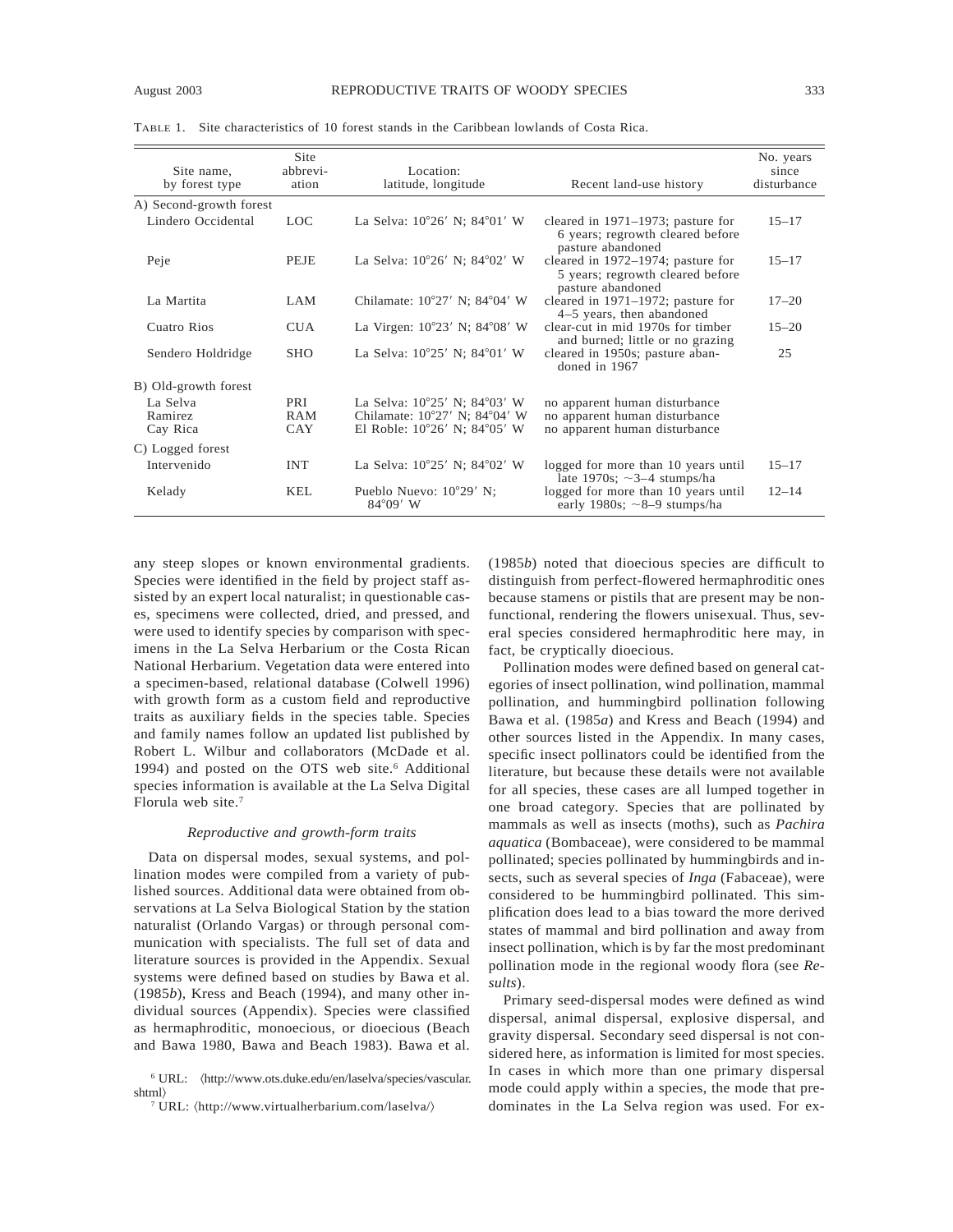ample, in our upland sites, *Pentaclethra macroloba* disperses through explosive dehiscence rather than through hydrochory (Williamson and Costa 2000).

Species were assigned to one of four woody growth forms: canopy tree, midstory tree, liana, or shrub. Palms (Arecaceae) were excluded from these categories because their distinctive growth form confounds analyses of reproductive traits in relation to phylogeny and growth form. Canopy trees include emergent species with crowns projecting above the canopy, as well as species attaining heights  $>15$  m. Midstory trees are defined as species that do not exceed 15 m in height. Shrubs do not exceed 5 m in height and are often multiple stemmed.

### *Relative abundance, common species, and ''overabundant'' species*

We performed four sets of comparisons based on relative abundance data. First, within each of the 10 forest stands, we computed the incidence and relative abundance of species with different dispersal modes, sexual systems, and pollination modes for tree, sapling, and seedling size classes. Tree size classes included all individuals with a dbh  $\geq$ 5 cm. Across forest types, mean relative abundance in replicate stands was computed and values were compared using nonparametric statistical tests (Kruskal-Wallis and Mann-Whitney). Second, in each of the eight old-growth and secondgrowth stands, common species were defined as those with a dbh  $\geq$ 5 cm with five or more individuals in the 0.24–0.48 ha sample, whereas singletons were species represented by a single individual. These are not necessarily rare species, as noted by Pitman et al. (1999), but they are infrequent species within the sampled areas. Mann-Whitney tests were used to compare the incidence (percentage of species) of specific traits between common species and singletons within oldgrowth and second-growth stands.

Third, to determine which tree species were more abundant than expected in second-growth or oldgrowth stands, only individuals with a dbh  $\geq 10$  cm were included, eliminating midstory tree species and juveniles of canopy tree species. The total abundance of species in five second-growth sites and three oldgrowth sites was tabulated, and expected abundances, by species, were computed based on the relative abundance in all eight stands combined, as in a chi-squared test. This approach is similar to a test of habitat association. Those species with actual abundances exceeding expected abundance by a factor of 1.2 were considered to be ''overabundant'' in that forest type. This tabulation was also done separately for shrub species. In a fourth (more simplistic) comparison, we computed the relative abundance of these tree and shrub species within pooled old-growth and pooled secondgrowth stands. All species with a relative abundance  $>1\%$  were considered to be common and all others were considered to be uncommon.

### *Phylogenetic reconstruction and character mapping*

A hypothesis for the phylogenetic relationship of the 366 species was constructed using previously published phylogenetic studies. This process was automated by the Phylomatic database and assembly tools (Webb and Donoghue 2002). Phylomatic is based on a single higher plant supertree (Sanderson et al. 1998), or ''tree of trees,'' that grows continuously as new phylogenies are attached and changes as major branches are rearranged as the result of new work. Full assembly rules for this supertree are given on the Phylomatic website (Webb and Donoghue 2002). In brief, the tree ''backbone'' is the most recent all-angiosperm, threegene tree (Soltis et al. 2000), to which strict concensus trees are attached. An online program then translates the input list of taxa into a phylogeny for those taxa, attaching unrecognized species to a polytomous ''genus'' node and unrecognized genera to a polytomous ''family'' node. The supertree database used in this study was revision L20011010, containing 38 sources of data. The phylogeny used here thus represents a best hypothesis for the relationship of its taxa based on up to 38 other studies of a wide range of genes and morphology, with its terminal clades being strict consensuses. A NEXUS version of our 366 taxa supertree is available online.8

We used MacClade version 4.0 (Maddison and Maddison 2000) to reconstruct the distribution of traits on the phylogeny of our pool of 366 species. In case of equivocal character tracings, we selected the option to show all most parsimonious states at each node (Maddison and Maddison 2000). Individual reproductive character states, woody life-form states, and abundance states (second-growth overabundance, old-growth overabundance, common species in second growth, common species in old growth) were coded as unordered, binary characters. Polytomies at the generic and species level were resolved randomly to create 10 trees. Individual character states were then traced (mapped) onto these phylogenetic trees. Isolating each character state as a binary character permits us to assess whether this trait is clustered in the phylogeny, but does not allow a determination of the sequences of change or the ancestral or derived character state.

We used two methods to examine phylogenetic conservatism, or clustering of traits. The first method is based on the number of steps required for each character, which is the summed cost of all changes (gains and losses) in the most parsimonious ancestral state reconstruction (Maddison and Slatkin 1991). For each character state considered, we randomly reshuffled the states among the taxa 1000 times. Using character tracing, we compared the actual number of steps for each character with the number of steps in the 1000 trees based on randomly reshuffled character states. In this

<sup>&</sup>lt;sup>8</sup> URL:  $\langle$ http://www.phylodiversity.net/phylomatic/studies/ chazdon.nex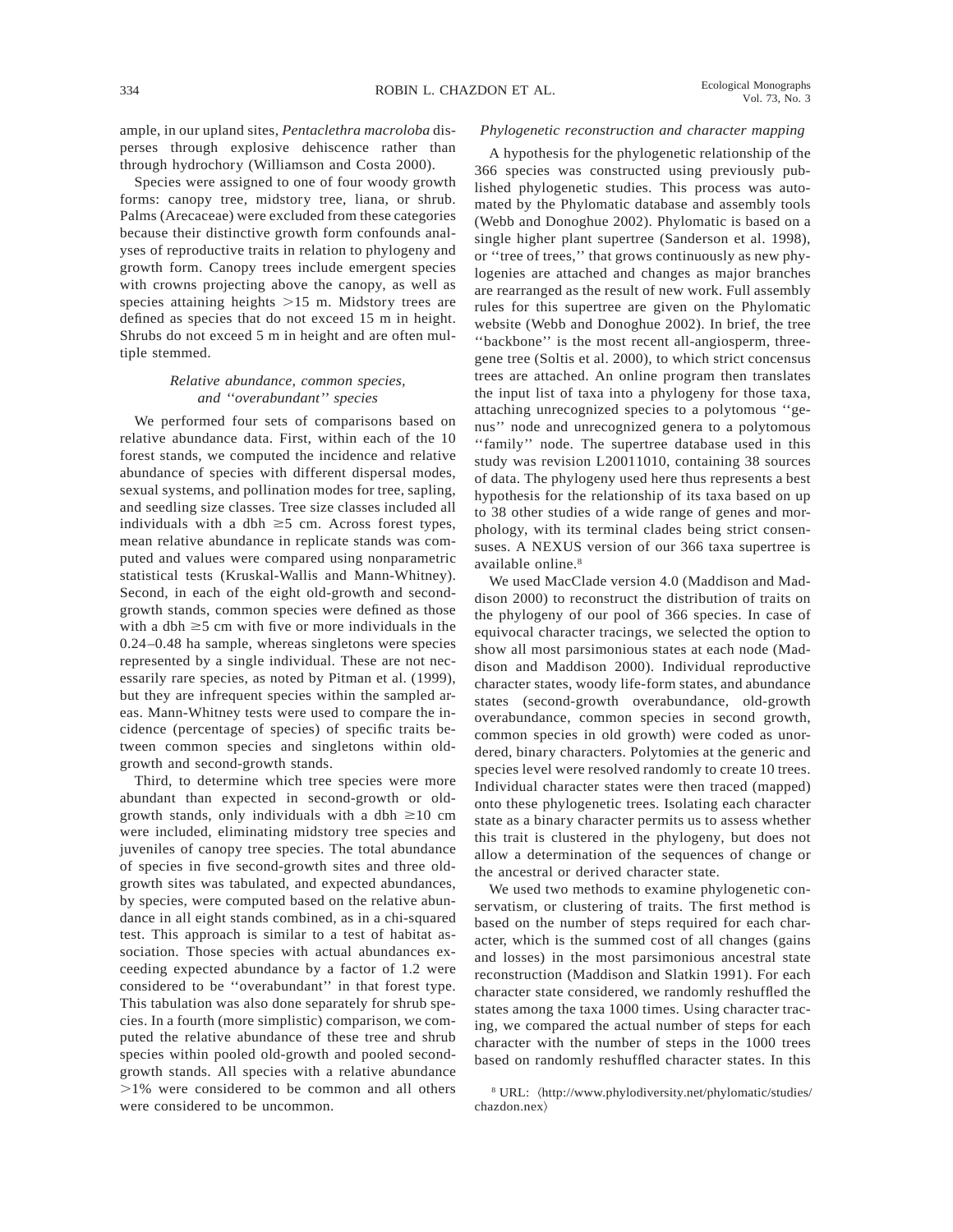way, the degree of clustering of character states within the phylogeny can be assessed. In the case in which a full phylogeny (all extant taxa) is being examined, if 950 or more randomized trees have a greater number of steps than the actual tree, the character being traced can be viewed as having arisen independently significantly less often than would be expected by chance, given the distribution of traits among taxa. In this study, using a tree based on only 366 taxa, if the actual number of steps ranked within the lowest 50 of the 1000 ''reshuffled'' trees, we considered that character to be significantly phylogenetically clustered. We performed these analyses using the original supertree, considering polytomies to represent simultaneous speciation events (hard polytomies). Although this is a conservative assumption, for the purpose of examining phylogenetic clustering among clades, it provides a reasonable way to standardize the tests.

Another component of phylogenetic conservatism not measured by the previous test is general phylogenetic proximity of taxa with the same trait, i.e., whether they are sister taxa or whether they are distantly related. To assess this proximity component of conservatism, we used a second method, which compares the phylogenetic distance (in units of intervening nodes) of taxa for all pairs that have the same (binary) trait values against the distance of taxa for all pairs with different trait values. This method is a variation on phylogenetic regression tests (Grafen 1989), and was implemented in the R statistics package (R Project 2001). A significantly shorter distance for taxa with the same trait values than for taxa with different trait values indicates that, overall, more similar taxa are more likely to be closely related. A greater than expected distance for taxa with the same trait values can occur either when there is real convergence, or when there is phylogenetic conservatism in small groups of widely separated taxa.

We used the concentrated-changes test in MacClade (Maddison 1990, Maddison and Maddison 2000) to examine whether observed associations among traits reflect phylogenetic correlations. This test examines whether gains in one character (character state changes) are concentrated more than would be expected at random in branches of the tree having a particular state in a second character. To perform this test, we randomly resolved polytomies, as previously described. The test was repeated using five randomly resolved trees.

#### *Statistical analyses*

We used nonparametric tests (Mann-Whitney and Kruskal-Wallis) to compare the incidence (percentage of species) and relative abundance (percentage of stems) for each reproductive trait among forest types and to compare the incidence of traits between common species and singletons. These tests were done using Statistica for Power Macintosh (StatSoft, Tulsa, Oklahoma, USA). A hierarchical log-linear test (SPSS

version 10.0) was used to assess significant interactions between reproductive traits and woody growth form. Four factors were included: woody growth form (four levels), seed dispersal (four levels), sexual system (three levels), and pollination system (four levels). Understory and canopy palms were excluded from this analysis because these growth forms are confounded with taxonomic group. We assessed the significance of all two-way and higher order interactions among growth form, dispersal mode, sexual system, and pollination mode using a fully saturated model.

When multiple tests are performed, as is the case here, Bonferroni or other corrections for multiple, post hoc comparisons should normally be applied to yield an experiment-wise  $\alpha$  value of 0.05. However, because of the small number of replicate stands in our study (*n*  $= 2, 3,$  and 5), this type of correction greatly increases the risk of Type II error, the acceptance of a false null hypothesis. Our approach here is to present uncorrected *P* levels for each individual test, acknowledging that many of these values fall short of global statistical significance. In effect, we are setting an experimentwise alpha level higher than  $0.05$  in order to keep  $\beta$ , the probability of Type II error, at an acceptable level.

### **RESULTS**

The original vegetation survey included a total of 459 species. Among those species that could be conclusively identified, we were able to obtain reproductive data for 366 species in 198 genera and 72 families. We identified dispersal mode for all species, sexual system for 350 species (95.63%), and pollination mode for 353 species (96.45%; Appendix). Ten families account for 207 (56.6%) of these species: Fabaceae (41 species), Rubiaceae (31), Melastomataceae (31), Arecaceae (24), Lauraceae (17), Piperaceae (17), Moraceae (13), Annonaceae (12), Sapindaceae (11), and Euphorbiaceae (10). Canopy trees and palms form the largest concentration of species (167 species, 45.6%), whereas 94 species are midstory trees (27.3%), 63 species are shrubs (17.2%), 24 species are lianas (6.6%), and 18 species are understory palms (4.9%).

Overall, 90.71% (332 species) of the woody species sampled have animal-dispersed seeds. Seed dispersal by wind occurs in 24 species (6.56%), and nine species (2.46%) have explosive seed dispersal. Only one species, a canopy tree, *Macrolobium costaricense*, has seeds dispersed by gravity or water. Most species (67.76%) are hermaphroditic. Overall, 18.31% of the species are dioecious and 9.56% are monoecious. Insect pollination is the most common mode of pollination overall, exhibited by 69.13% of the species. Twentyfour species (6.56%) are pollinated by hummingbirds and 13 species (3.55%) are pollinated by wind. Nine species (2.46%) in our sample are pollinated by mammals, predominantly bats. The Appendix contains a table of reproductive traits for the 366 species studied.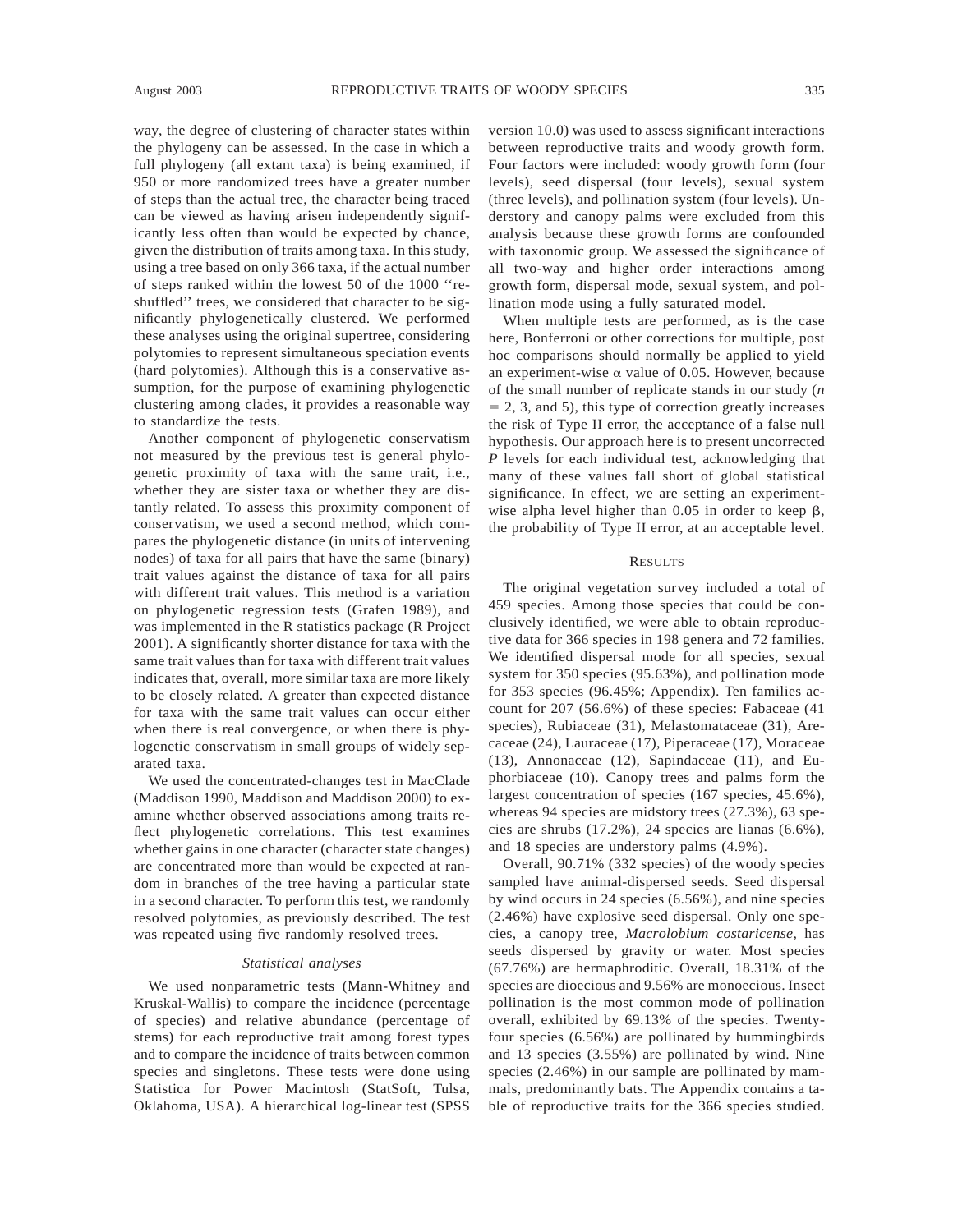

PLATE 1. (Left) Fruits of the jelly bean palm, *Synechanthus warscewiczianus,* in the understory of La Selva Biological Station. The jelly bean palm has a monecious sexual system and the fruits are bird-dispersed and insect pollinated. (Middle) *Socratea exorrhiza,* a stilt palm common in old-growth forest, overlooking a sea of forest. *Socratea* is monecious, pollinated by beetles, and the fruits are dispersed by birds and mammals. (Right) Flowering individual of *Asterogyne martiana,* an understory palm. It has a monecious sexual system and the fruits are bird-dispersed and flowers are insect pollinated. Photographs by R. Chazdon.

Plate 1 shows examples of the wide variety of reproductive traits among the study species.

# *Distribution of reproductive traits across forest types and size classes*

*Sexual systems*.—At the level of species, different forest types and size classes are not associated with differences in the frequency of sexual systems  $(P >$ 0.05 for all tests; Table 2). Across stands, 57–69% of tree species  $\geq$ 5 cm dbh and 59–65% of saplings and seedling species have hermaphroditic (bisexual) flowers (Table 2). Dioecious species compose 18–28% and monoecious species compose 8–15% of the tree, sapling, and seedling species sampled.

Relative abundance of tree species with different sexual systems does vary consistently with forest type and size class, however. Relative abundance of hermaphroditic trees in second-growth is higher (79.87%) than in logged  $(56.78%)$  or old-growth  $(54.66%)$  forests (Fig. 1; Kruskall-Wallis,  $P = 0.032$ ). Secondgrowth forests show the lowest relative abundance of monoecious and dioecious species (Fig. 1; Kruskall-Wallis,  $P = 0.022$  [monoecy] and  $P = 0.033$  [dioecy]). Logged forests show the highest relative abundance of dioecious tree species (24–28%; Fig. 1). These differences persist for sapling size classes; hermaphroditic species averaged 62.53% of all stems in second-growth stands compared to 38.86% in old growth and 47.27% in logged stands (Kruskal-Wallis;  $P = 0.050$ ). Across all forest types, the relative abundance of hermaphroditic species decreases, whereas monoecious species increase in abundance from tree to sapling size classes. In old-growth forests, monoecious species compose 20.5% of the trees and 30.4% of the sapling stems (data are not shown). For seedling size classes, relative abundance of species with different sexual systems does not differ significantly with forest type (Kruskal-Wallis; *P*  $> 0.05$ ; data are not shown).

*Pollination modes*.—Animal pollination is overwhelmingly the most common syndrome in all forest types, with insect pollination predominating (Table 2, Fig. 2). The pollination mode of 18–23% of the species of trees, saplings, and seedlings in old-growth forests is unknown, however (Table 2). The frequency of mammal pollination in trees is low, but varies with forest type, showing a lower frequency in second-growth forests (1.9%) than in logged (3.1%) or old-growth forests (4.3%; Kruskal-Wallis,  $P = 0.031$ ). Insect pollination is more frequent among species of second-growth forest trees (69.82%) than in old-growth forests (63.87%; Mann-Whitney *U* test,  $P = 0.053$ ). The frequency of pollination systems shows no significant variation across size classes (Table 2).

Relative abundance of insect-pollinated tree species differs across forest types and is highest (84.92% of all stems) in second-growth forests (Kruskal-Wallis, *P*  $= 0.049$ ; Fig. 2). Although uncommon overall (1.46%) of all stems sampled), mammal-pollinated trees, saplings, and seedlings are significantly less abundant (or absent altogether) in second-growth forests than in oldgrowth forests (Mann-Whitney  $U$  test:  $P = 0.025$  for trees;  $P = 0.052$  for saplings, and  $P = 0.052$  for seedlings). Saplings and seedlings show no differences in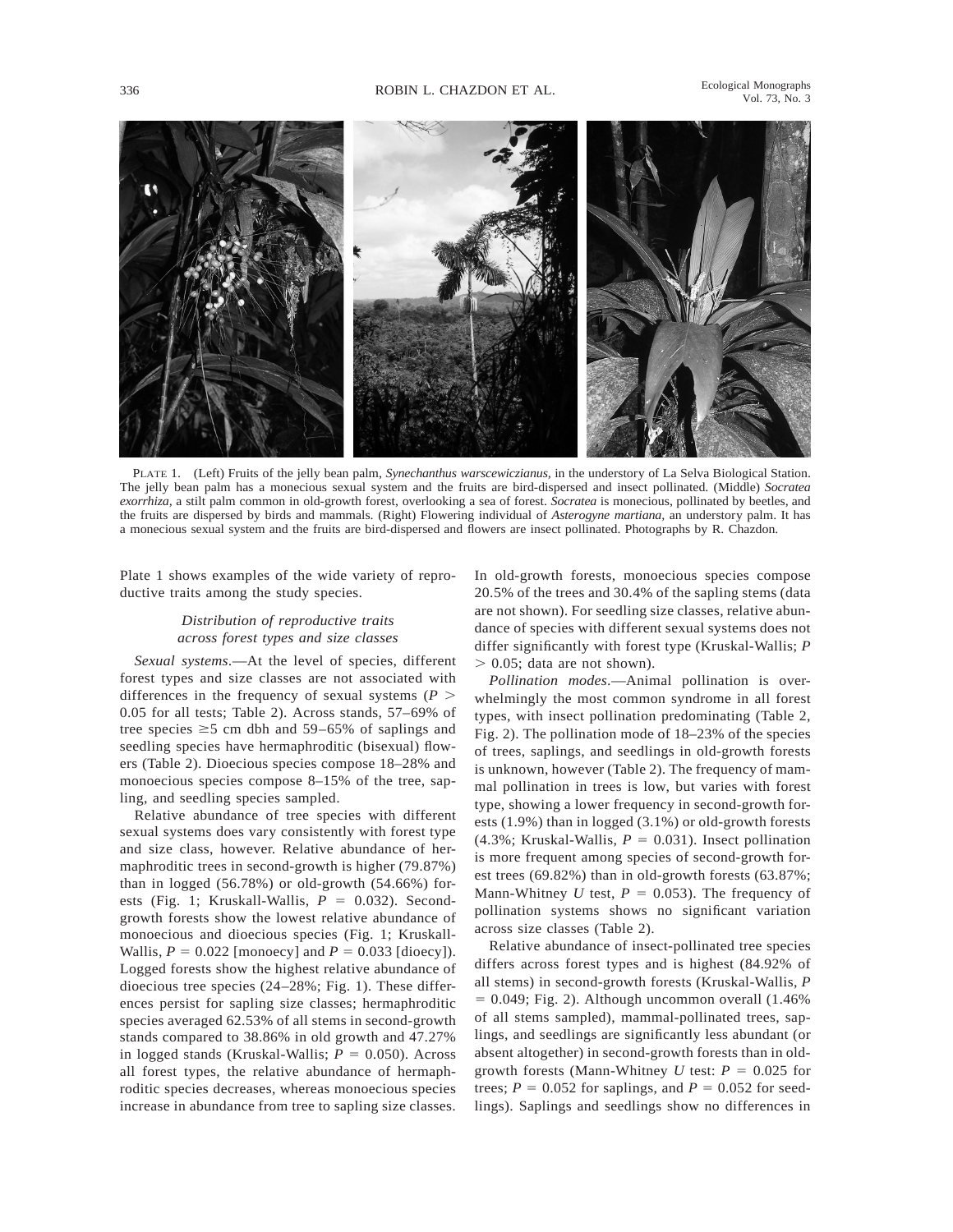TABLE 2. Percentage of woody species (mean  $\pm$  1 sD) in five second-growth, two selectively logged, and three old-growth forests exhibiting different sexual systems, pollination, and dispersal modes.

| Trait, by<br>size class        | Second growth                        | Logged                               | Old growth                           | $\boldsymbol{P}$ |  |  |  |  |  |
|--------------------------------|--------------------------------------|--------------------------------------|--------------------------------------|------------------|--|--|--|--|--|
| A) Sexual system               |                                      |                                      |                                      |                  |  |  |  |  |  |
| Monoecious                     |                                      |                                      |                                      |                  |  |  |  |  |  |
| Trees                          | $10.03 \pm 1.64$                     | $9.46 \pm 3.17$                      | $8.55 \pm 0.57$                      | 0.700            |  |  |  |  |  |
| Saplings                       | $11.46 \pm 2.56$                     | $10.86 \pm 0.55$                     | $12.00 \pm 1.11$                     | 0.696            |  |  |  |  |  |
| Seedlings                      | $11.11 \pm 1.38$                     | $12.20 \pm 1.53$                     | $13.45 \pm 1.23$                     | 0.086            |  |  |  |  |  |
| Hermaphroditic                 |                                      |                                      |                                      |                  |  |  |  |  |  |
| Trees                          | $64.38 \pm 3.73$                     | $58.10 \pm 0.93$                     | $61.30 \pm 3.88$                     | 0.131            |  |  |  |  |  |
| Saplings                       | $64.14 \pm 1.89$                     | $64.17 \pm 0.30$                     | $59.89 \pm 1.34$                     | 0.055            |  |  |  |  |  |
| Seedlings                      | $60.72 \pm 4.02$                     | $61.17 \pm 2.53$                     | $59.22 \pm 0.33$                     | 0.696            |  |  |  |  |  |
| Dioecious                      |                                      |                                      |                                      |                  |  |  |  |  |  |
| Trees                          | $23.32 \pm 3.50$                     | $26.18 \pm 0.58$                     | $23.35 \pm 4.40$                     | 0.733            |  |  |  |  |  |
| Saplings                       | $21.31 \pm 1.32$                     | $21.07 \pm 0.62$                     | $22.88 \pm 1.76$                     | 0.280            |  |  |  |  |  |
| Seedlings                      | $24.02 \pm 1.88$                     | $22.12 \pm 1.46$                     | $21.73 \pm 1.18$                     | 0.278            |  |  |  |  |  |
| B) Pollination mode            |                                      |                                      |                                      |                  |  |  |  |  |  |
| Insect                         |                                      |                                      |                                      |                  |  |  |  |  |  |
| Trees                          | $69.82 \pm 3.51$                     | $67.03 \pm 1.49$                     | $63.87 \pm 2.70$                     | 0.122            |  |  |  |  |  |
| Saplings                       | $72.90 \pm 4.44$                     | $71.49 \pm 4.09$                     | $69.08 \pm 2.81$                     | 0.760            |  |  |  |  |  |
| Seedlings                      | $73.97 \pm 4.16$                     | $70.03 \pm 1.80$                     | $71.46 \pm 1.11$                     | 0.244            |  |  |  |  |  |
| Hummingbird                    |                                      |                                      |                                      |                  |  |  |  |  |  |
| Trees                          | $9.69 \pm 2.88$                      | $7.35 \pm 1.64$                      | $6.76 \pm 1.35$                      | 0.280            |  |  |  |  |  |
| Saplings                       | $5.74 \pm 1.06$                      | $5.72 \pm 0.13$                      | $6.37 \pm 1.22$                      | 0.833            |  |  |  |  |  |
| Seedlings                      | $7.86 \pm 1.82$                      | $7.29 \pm 1.47$                      | $7.40 \pm 0.63$                      | 0.753            |  |  |  |  |  |
| Wind                           |                                      |                                      |                                      |                  |  |  |  |  |  |
| Trees                          | $3.90 \pm 0.83$                      | $5.22 \pm 1.36$                      | $5.08 \pm 1.91$                      | 0.393            |  |  |  |  |  |
| Saplings                       | $3.31 \pm 0.77$                      | $3.87 \pm 1.93$                      | $3.64 \pm 1.77$                      | 0.993            |  |  |  |  |  |
| Seedlings                      | $3.59 \pm 1.65$                      | $4.74 \pm 1.17$                      | $3.70 \pm 0.31$                      | 0.306            |  |  |  |  |  |
| Mammal                         |                                      |                                      |                                      |                  |  |  |  |  |  |
| Trees                          | $1.92 \pm 0.55$                      | $3.14 \pm 0.07$                      | $4.32 \pm 1.19$                      | 0.031            |  |  |  |  |  |
| Saplings<br>Seedlings          | $2.26 \pm 0.89$<br>$1.48 \pm 0.48$   | $3.00 \pm 0.70$<br>$2.10 \pm 0.35$   | $2.60 \pm 0.49$<br>$2.13 \pm 0.38$   | 0.516<br>0.139   |  |  |  |  |  |
|                                |                                      |                                      |                                      |                  |  |  |  |  |  |
| Unknown                        |                                      |                                      |                                      |                  |  |  |  |  |  |
| Trees<br>Saplings              | $14.67 \pm 3.92$<br>$15.48 \pm 4.27$ | $17.26 \pm 1.84$<br>$15.93 \pm 1.32$ | $19.98 \pm 2.30$<br>$18.31 \pm 2.01$ |                  |  |  |  |  |  |
| Seedlings                      | $13.11 \pm 3.78$                     | $15.86 \pm 4.09$                     | $15.31 \pm 0.86$                     |                  |  |  |  |  |  |
| C) Primary seed dispersal mode |                                      |                                      |                                      |                  |  |  |  |  |  |
| Wind                           |                                      |                                      |                                      |                  |  |  |  |  |  |
| Trees                          | $8.95 \pm 2.65$                      | $4.70 \pm 0.64$                      | $5.73 \pm 2.50$                      | 0.131            |  |  |  |  |  |
| Saplings                       | $4.49 \pm 2.11$                      | $4.49 \pm 1.05$                      | $4.77 \pm 1.27$                      | 0.932            |  |  |  |  |  |
| Seedlings                      | $4.72 \pm 2.77$                      | $3.06 \pm 0.09$                      | $3.47 \pm 1.68$                      | 0.516            |  |  |  |  |  |
| Explosive                      |                                      |                                      |                                      |                  |  |  |  |  |  |
| Trees                          | $5.59 \pm 0.70$                      | $4.19 \pm 0.09$                      | $3.60 \pm 0.83$                      | 0.032            |  |  |  |  |  |
| Saplings                       | $3.08 \pm 1.30$                      | $3.31 \pm 0.25$                      | $2.42 \pm 0.48$                      | 0.233            |  |  |  |  |  |
| Seedlings                      | $4.13 \pm 0.83$                      | $2.95 \pm 0.24$                      | $3.40 \pm 0.66$                      | 0.112            |  |  |  |  |  |
| Animal                         |                                      |                                      |                                      |                  |  |  |  |  |  |
| Trees                          | $85.81 \pm 3.39$                     | $91.11 \pm 0.54$                     | $90.33 \pm 1.94$                     | 0.055            |  |  |  |  |  |
| Saplings<br>Seedlings          | $92.43 \pm 2.65$<br>$89.97 \pm 4.29$ | $91.89 \pm 0.86$<br>$93.64 \pm 0.16$ | $92.60 \pm 1.81$<br>$93.14 \pm 2.03$ | 0.993<br>0.395   |  |  |  |  |  |
|                                |                                      |                                      |                                      |                  |  |  |  |  |  |

*Notes:* In each forest type, samples include trees ( $\geq$ 5 cm dbh), saplings (1 m tall to 5 cm dbh), and seedlings (20–100 cm tall). *P* levels are based on a comparison of forest types using Kruskal-Wallis tests.

relative abundance of other pollination modes across forest types (Fig. 2).

*Dispersal modes*.—Animal dispersal strongly predominates among trees, saplings, and seedlings in all forest types (Table 2, Fig. 3). For trees  $\geq$  5 cm dbh, the incidence of animal dispersal among species varies significantly across forest types (Kruskal-Wallis,  $P =$ 0.054; Table 2). Old-growth forest trees have a higher frequency of animal dispersal (90.33% of species) than do second-growth forests (85.81%; Mann-Whitney *U*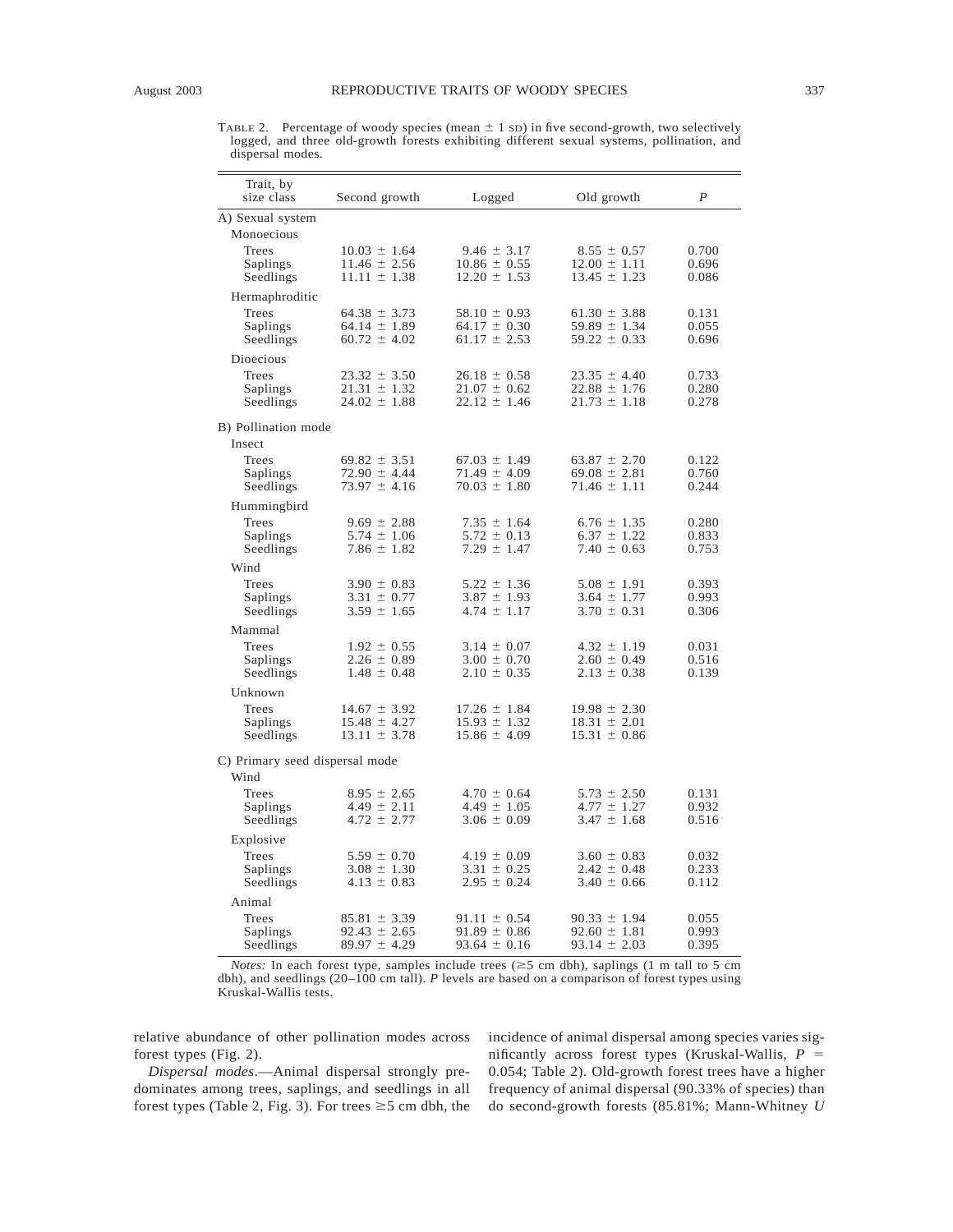

FIG. 1. Relative abundance of sexual systems (percentage of tree stems  $\geq$ 5 cm dbh) within 10 wet tropical forest stands varying in land-use history.

test;  $P = 0.051$ ), but the frequency of animal-dispersed seedlings and saplings does not vary significantly with forest type (Table 2). The incidence of explosive seed dispersal among species also differs across forest types (Kruskal-Wallis,  $P = 0.032$ ), with a higher frequency in second growth (5.59%) than in old growth (3.60%). In second-growth forests, the frequency of animal dispersal increases, whereas wind dispersal decreases from tree size classes to sapling and seedling size classes (Table 2).

Relative abundance of wind-dispersed species does not vary significantly among forest types (Kruskal-Wallis,  $P > 0.10$ ). On average, species with explosive dispersal are more abundant than species with animal dispersal (Table 2, Fig. 3). In two second-growth forests, explosive dispersal occurs in only 5–7% of the species but in 22–24% of the trees. In all forest types, the relative abundance of animal-dispersed species increases from tree size classes (75.06% on average) to sapling (87.11%) and seedling (78.52%) size classes, whereas the relative abundance of explosive and winddispersed species decreases (Fig. 3).

### *Traits of common vs. rare tree species*

In old-growth stands, common tree species have a higher incidence of monoecy and a lower incidence of animal dispersal, wind pollination, and hermaphroditic flowers than singleton species (Fig. 4; Mann-Whitney *U* test,  $P = 0.046{\text -}0.049$ . As in old-growth stands, second-growth forests also show a higher incidence of animal dispersal among singletons than among com-



FIG. 2. Relative abundance of pollination syndromes for trees, saplings, and seedlings in second-growth (SG), logged (L), and old-growth (OG) forests. Size classes are described in *Materials and Methods, Woody vegetation inventory.*

mon species (Fig. 4; Mann-Whitney *U* test,  $P = 0.016$ ). Insect pollination is more frequent in common species than in singletons in second-growth forest (Fig. 4; Mann-Whitney *U* test,  $P = 0.047$ .

Common tree species in second-growth stands have a higher incidence of hermaphroditic flowers ( $P =$ 0.03) and insect pollination ( $P = 0.03$ ) compared to common trees in old-growth stands. Rare species do not differ in the incidence of any reproductive traits



FIG. 3. Relative abundance of seed dispersal syndromes of trees, saplings, and seedlings in second-growth (SG;  $n =$ 5), logged (L;  $n = 2$ ), and old-growth (OG;  $n = 3$ ) forests. Size classes are described in *Materials and Methods, Woody vegetation inventory.*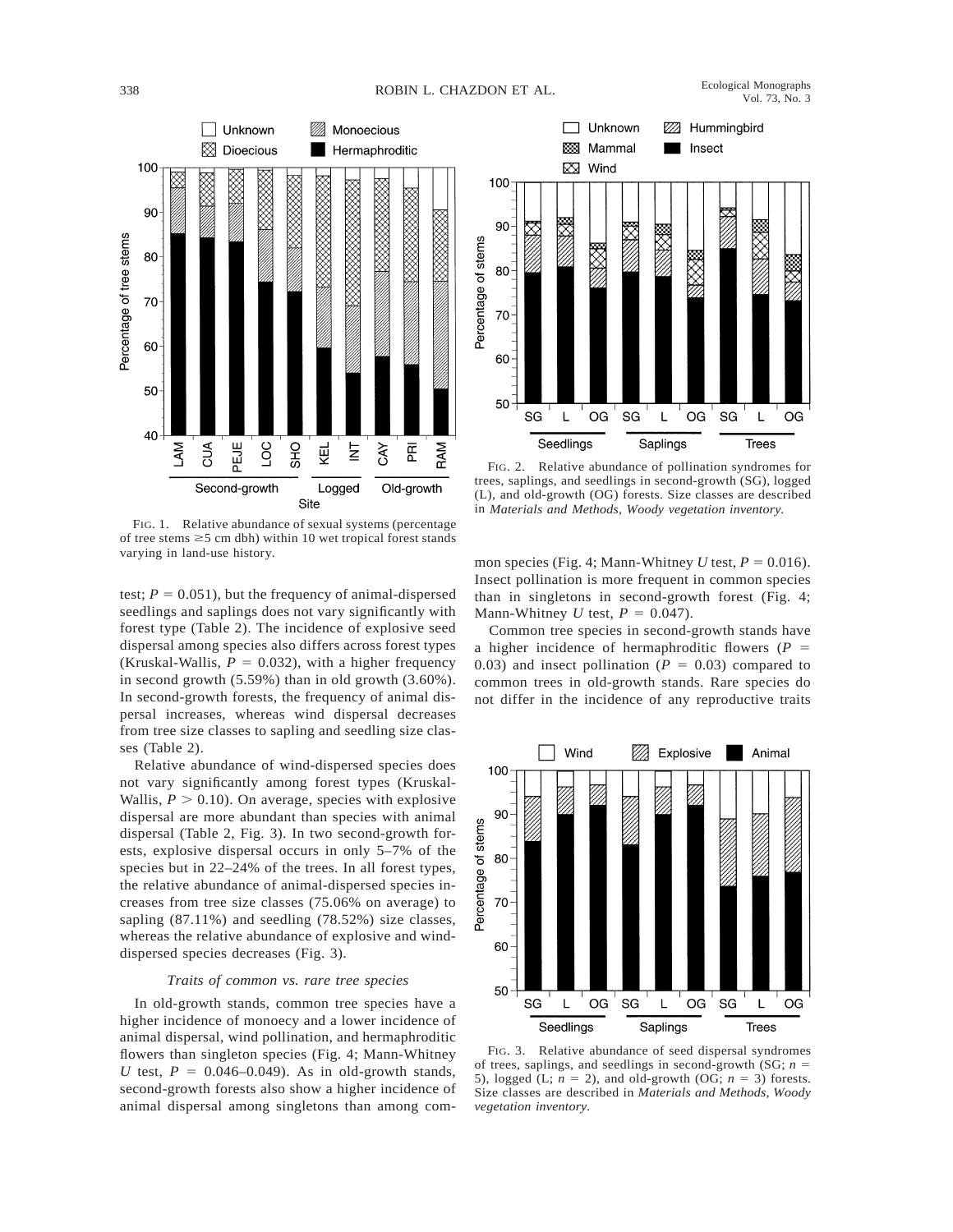

FIG. 4. Percentage (mean  $+1$  SD) of common (filled bars) and singleton (open bars) tree species  $\geq$  5 cm dbh with particular reproductive traits in (A) three old-growth stands and (B) five second-growth stands. Species with five or more individuals in a 0.27–0.48 ha sample are considered common, whereas species represented by a single individual are singletons. Within each forest type, comparisons between relative abundances of common species and singletons with  $P \leq$ 0.05 are denoted by an asterisk.

between second-growth and old-growth stands ( $P$ ) 0.05).

### *Distribution of reproductive traits across woody growth forms*

Woody growth form shows a highly significant interaction with sexual system (likelihood ratio  $\chi^2$  = 30.18,  $df = 9$ ,  $P = 0.0004$ ). Dioecy is more frequent than expected among canopy tree species (Fig. 5). Monoecy is less frequent than expected in shrubs and midstory trees and more frequent than expected in canopy trees (Fig. 5). Hermaphroditic flowers are more frequent than expected in shrubs (Fig. 5). Pollination system shows no significant interaction with woody growth form  $(P = 1.0)$ . The only exclusive relationship revealed is that all 20 species of lianas are pollinated by insects.

Woody growth form also shows significant interactions with seed-dispersal mode (likelihood ratio  $\chi^2$  = 27.58, df = 9,  $P = 0.011$ ). Wind dispersal is more frequent than expected in canopy trees and lianas and is absent in shrub species (Fig. 5).

#### *Associations among reproductive traits*

Sexual system and seed-dispersal mode show a significant two-way interaction (likelihood ratio  $x^2$  = 33.85;  $df = 9$ ;  $P = 0.0001$ ). Explosive dispersal is more frequent than expected among monoecious species (Fig. 6). Wind dispersal is lacking among dioecious species and is more frequent than expected among hermaphroditic species (Fig. 6). In fact, all of the 23 winddispersed species have hermaphroditic flowers. Finally, all of the 67 dioecious species have animal-dispersed seeds, but this is was not significantly more frequent than expected, given the high frequency of animal dispersal overall (Fig. 6).

Sexual systems and pollination mode also show a highly significant two-way interaction (likelihood ratio  $\chi^2$  = 41.05, df = 12, *P* < 0.0001). Most notably, dioecy is more frequent than expected among wind-pollinated species, whereas hermaphroditic species are more frequent than expected among hummingbird-pollinated species (Fig. 6). All of the 24 hummingbird-pollinated species are hermaphroditic. There are no significant associations between pollination mode and dispersal mode, nor are any higher level interactions significant  $(P = 1.0$  for  $k = 3$  and  $k = 4$ ).

### *Associations between abundance and forest type*

Among the 260 species included in the forest association analysis, 78 species are more abundant than



FIG. 5. The percentage of species in each of five woody growth forms associated with particular reproductive traits.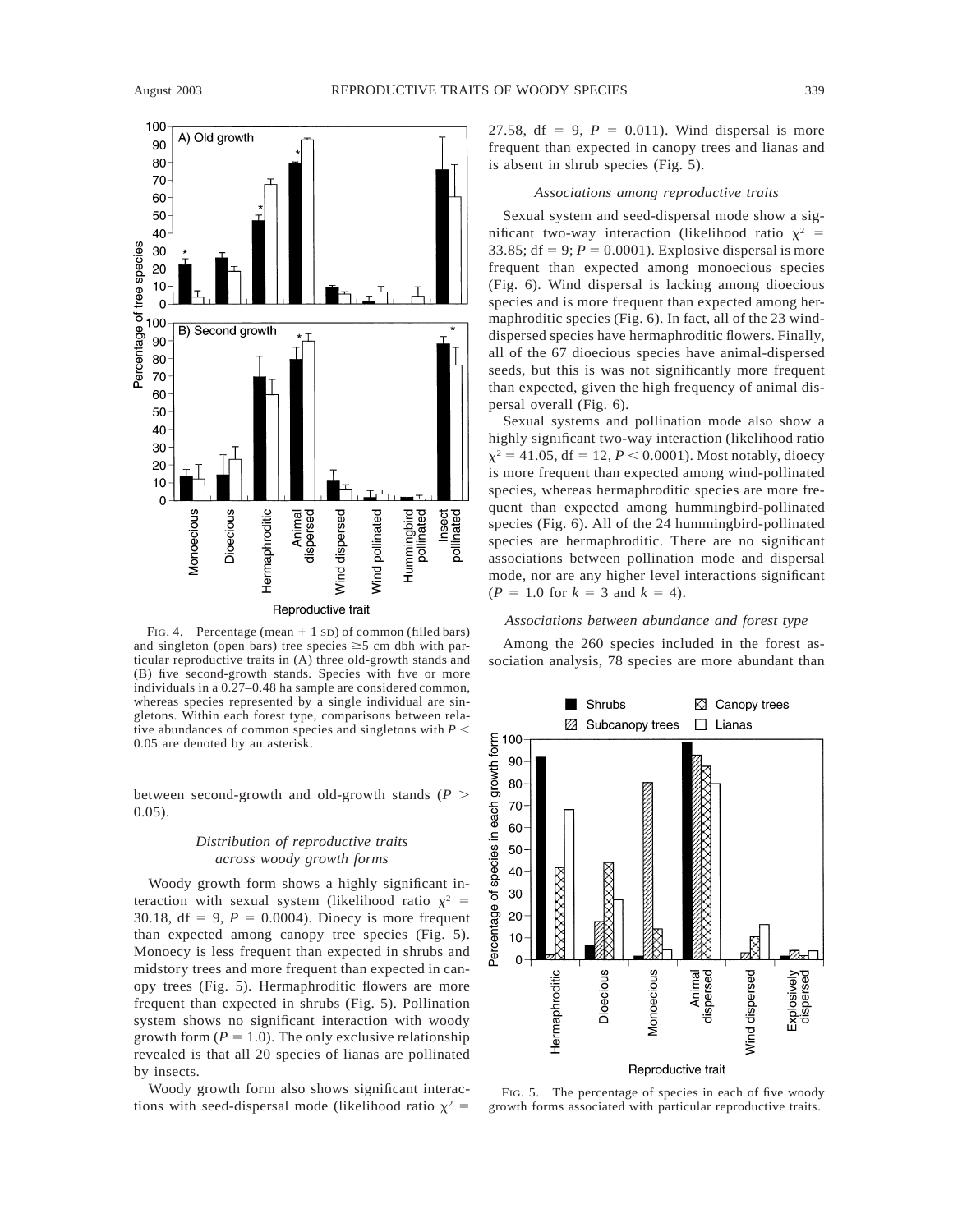

FIG. 6. The percentage of species in three sexual systems associated with particular seed dispersal and pollination traits.

expected in second-growth forests, whereas 132 species are more abundant than expected in old-growth. Fifty species show no association between abundance and forest type. In the pooled old-growth and secondgrowth stands, common species of trees  $\geq 10$  cm dbh compose 72.3% of stems in second-growth stands (15 species), but only 58.6% of stems in old-growth stands (23 species). Thus, second-growth stands are dominated by fewer species of trees than old-growth stands. For shrubs, common species compose 92.7% of stems in second growth (24 species) and 92.1% of stems in old growth (22 species).

### *Phylogenetic reconstruction*

The phylogeny for the 366 species produced by Phylomatic is dominated by taxa in the Eurosid I clade (112 species, Fig. 7; see APG [1998]). Other major clades are the Ranalean (basal woody angiosperms; 58 species), monocots (27 species), Myrtalean (34 species), Eurosid II (46 species), and Euasterids (76 species). A complete list of species and families is found in the Appendix. As described in *Methods*, the supertree produced by Phylomatic contains a large number of polytomies at the genus and family level. Character mapping reveals that animal dispersal and insect pollination are ancestral character states in this phylogenetic tree. The ancestral sexual system is equivocal.

## *Phylogenetic clustering of reproductive traits, growth form, and forest distributions*

Based on the number of steps of character-state change in trees with randomized character states, all of the reproductive traits examined show highly sig-



FIG. 7. An example of trait correlation, using hermaphroditism and wind pollination. Only the eurosid clade of 112 species, part of the full tree, is shown. Each terminal clade has been collapsed so that all the taxa in the clade share the same character state (1, hermaphrodite flowers; 0, flowers not hermaphrodite). The number of taxa in each terminal clade is indicated. Each clade is labeled using the name of a single member genus. The number of taxa in each clade with wind dispersal is then given. Note that all but one occurrence of wind pollination are in clades lacking hermaphroditic flowers, a consistent pattern throughout the whole phylogeny, producing a strong overall trait correlation.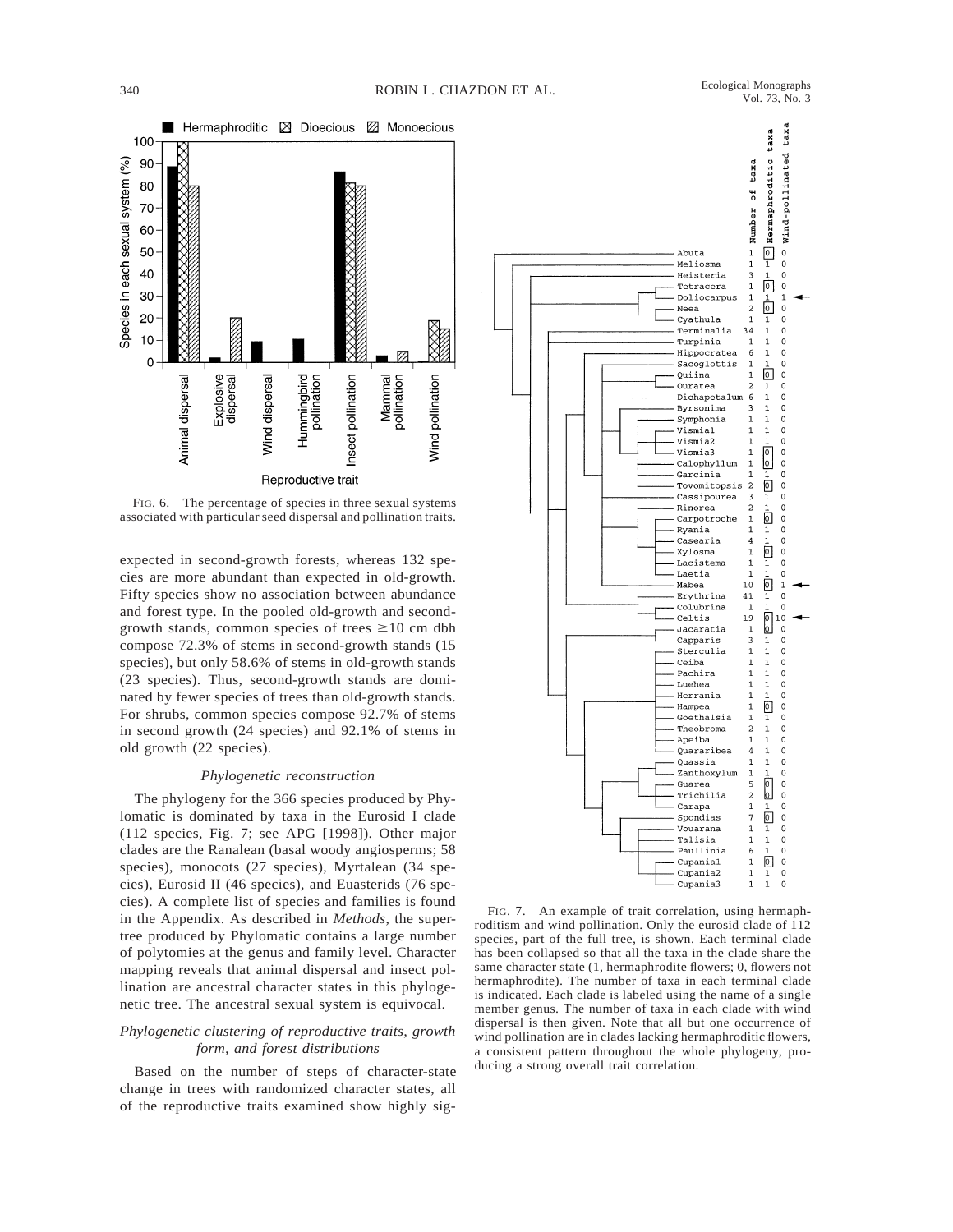TABLE 3. Results of tests for greater trait conservatism in the supertree phylogeny than expected under random distribution of character states among terminal taxa.

|                                                                                                                                                                       | Method 1                                                                   |                                                                                                                 |                           |                                                                     |                                                             |
|-----------------------------------------------------------------------------------------------------------------------------------------------------------------------|----------------------------------------------------------------------------|-----------------------------------------------------------------------------------------------------------------|---------------------------|---------------------------------------------------------------------|-------------------------------------------------------------|
|                                                                                                                                                                       |                                                                            | Range of                                                                                                        | Rank of observed          | Method 2                                                            |                                                             |
| Trait examined                                                                                                                                                        | Observed<br>no. steps                                                      | steps in 1000<br>randomizations                                                                                 | relative to<br>randomized | $F$ value<br>for ANOVA                                              | Significance                                                |
| Reproductive traits                                                                                                                                                   |                                                                            |                                                                                                                 |                           |                                                                     |                                                             |
| Animal dispersal<br>Wind dispersal<br>Explosive dispersal<br>Hermaphroditic<br>Dioecy<br>Monoecy<br>Insect pollination<br>Hummingbird pollination<br>Wind pollination | 28<br>18<br>$\overline{7}$<br>24<br>31<br>14<br>29<br>13<br>$\overline{7}$ | $29 - 34$<br>$19 - 23$<br>$7 - 9$<br>$48 - 69$<br>$57 - 66$<br>$31 - 36$<br>$38 - 48$<br>$20 - 23$<br>$10 - 12$ |                           | inc<br>inc<br>inc<br>503.1<br>426.9<br>30.30<br>inc<br>inc<br>83.79 | inc<br>inc<br>inc<br>***<br>***<br>***<br>inc<br>inc<br>*** |
| Woody growth form                                                                                                                                                     |                                                                            |                                                                                                                 |                           |                                                                     |                                                             |
| Canopy tree<br>Understory shrub<br>Liana                                                                                                                              | 73<br>33<br>14                                                             | $124 - 154$<br>$56 - 64$<br>$20 - 24$                                                                           |                           | 387.5<br>85.66<br>inc                                               | ***<br>***<br>inc                                           |
| Ecological distribution                                                                                                                                               |                                                                            |                                                                                                                 |                           |                                                                     |                                                             |
| Common, second growth<br>Common, old growth<br>Overabundant, second growth<br>Overabundant, old growth                                                                | 36<br>37<br>71<br>77                                                       | $33 - 39$<br>$36 - 43$<br>$63 - 78$<br>$81 - 112$                                                               | 33<br>3<br>218            | inc<br>6.029<br>inc<br>0.2526                                       | inc<br>*<br>inc<br><b>NS</b>                                |

*Notes:* Method 1 tested the observed number of steps of character state change. Method 2 tested the difference in mean phylogenetic distance (number of intervening nodes) between all pairs of taxa with the same trait and all pairs with different traits (treatment  $df = 1$ ). Cases in which the mean phylogenetic distance was greater than expected for taxa pairs with the same trait value are labeled ''inc,'' an inconclusive result that can indicate real convergence or phylogenetic conservatism in small groups of widely separated taxa.

 $* P = 0.05; * P = 0.01; * * P = 0.001.$ 

nificant nonrandom distributions within the phylogenetic tree, confirming the conservative nature of trait evolution within the woody taxa represented in this regional flora. For each dispersal, sexual system, or pollination character tested, the number of steps for the actual trees is ranked lower than any of the 1000 trees with randomly shuffled character states (Table 3). Over half of the wind-dispersed species are restricted to three families (Fabaceae, Bignoniaceae, and Rubiaceae), whereas explosively dispersed species are restricted to four families (Euphorbiaceae, Annonaceae, Fabaceae, and Rhamnaceae). Dioecious species are concentrated in nine plant families (Moraceae, Meliaceae, Burseraceae, Cecropiaceae, Euphorbiaceae, Siparunaceae, Myristicaceae, Smilacaceae, and Clusiaceae), whereas monoecious species are concentrated in three plant families (Arecaceae, Euphorbiaceae, and Moraceae). Wind pollination is concentrated in two families (Moraceae and Cecropiaceae), whereas hummingbird pollination is concentrated in three families (Fabaceae, Rubiaceae, and Capparidaceae) and mammal (bat) pollination is concentrated in the Bombacaceae.

Canopy trees, understory shrubs, and lianas also show significant clustering within the phylogeny, suggesting that woody growth form is a highly phylogenetically conserved character (Table 3). Nearly half of the canopy tree species occur in only six families (Fabaceae, Lauraceae, Moraceae, Euphorbiaceae, Meliaceae, and Flacourtiaceae), whereas 76% of the shrub

species occur in three families (Melastomataceae, Piperaceae, and Rubiaceae). Over half of the liana species occur in three families (Sapindaceae, Smilacaceae, and Fabaceae).

Forest distributions also show some tendency to be restricted within certain phylogenetic groups (Table 3). Tree and shrub species that are common in old-growth stands are significantly clustered within the phylogeny. The 44 species common in old-growth stands are from only 18 families; for trees  $\geq 10$  cm dbh, species are concentrated within the families Arecaceae, Burseraceae, Flacourtiaceae, and Rubiaceae. Common tree and shrub species in second-growth forests are also significantly clustered (Table 3). In second-growth forests, the Fabaceae, Tiliaceae, Flacourtiaceae, Annonaceae, and Arecaceae contain a larger number of common canopy and midstory tree species than other families, and Piperaceae, Melastomataceae, and Rubiaceae are the dominant families of common shrub species. Tree and shrub species with higher than expected abundance in old growth (''overabundant'' species) also show significant clustering within the phylogeny. In contrast, ''overabundant'' species in second-growth stands are not significantly clustered within the phylogeny (Table 3). These species might as well be selected at random from the phylogeny.

Our second test of phylogenetic trait conservatism is based on comparisons of differences in phylogenetic distance (number of intervening nodes) between all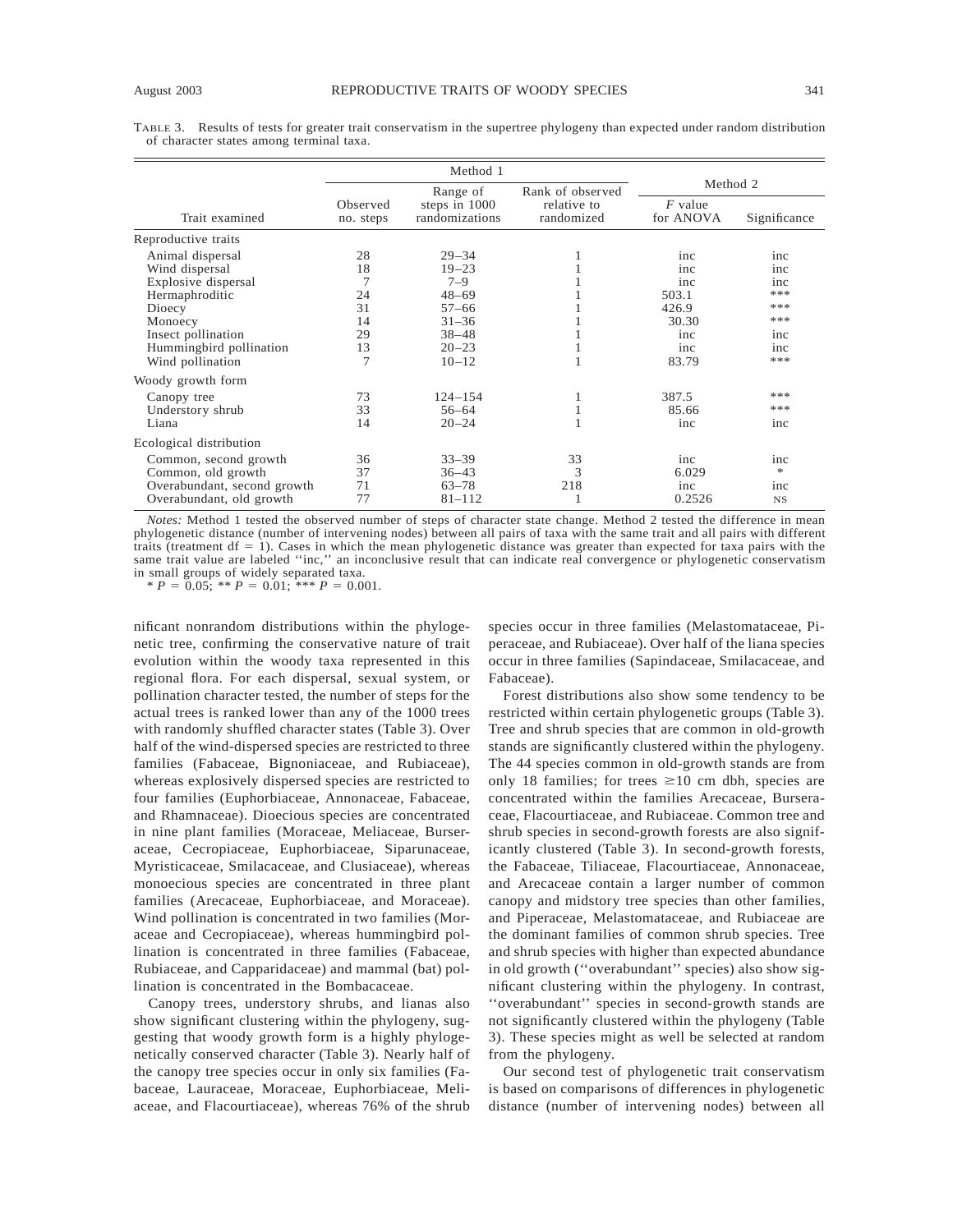pairs of taxa with the same trait and all pairs with different traits. This test is highly significant for sexual system traits ( $P < 0.001$ ) and for wind pollination ( $P$  $<$  0.001), but the result is inconclusive for dispersal traits (Table 3). Canopy tree and understory shrub growth forms also show highly significant phylogenetic correlations in the supertree phylogeny ( $P < 0.001$ ; Table 3). Only one abundance trait shows a phylogenetic correlation using this method. Tree and shrub species common in old-growth forest show smaller summed phylogenetic distances than those species that are not common ( $P < 0.05$ ; Table 3).

#### *Patterns of correlated character evolution*

Correlations between two traits can reflect shared evolutionary history or ecological convergence. To distinguish between these process, we used the concentrated-changes test of Maddison (1990), which tests whether phylogenetic changes in one character are more likely than the random expectation to be associated with changes in another character within a selected clade. We found several cases of correlated evolution. Wind dispersal is significantly concentrated in clades with hermaphroditic flowers  $(P = 0.0-0.002)$ . Explosive dispersal is significantly concentrated in monoecious clades ( $P = 0.0$ ). Wind pollination is significantly concentrated in clades with unisexual flowers  $(P = 0.0 - 0.002$ ; Fig. 7). Hummingbird pollination is significantly concentrated in clades with hermaphroditic flowers ( $P = 0.014 - 0.022$ ). Dioecy is not significantly concentrated in clades with animal-dispersed seeds  $(P = 0.052{\text -}0.124)$ .

#### **DISCUSSION**

Our results show that successional stage and previous logging influence the relative abundance of tree species with different sexual systems and pollination modes (Figs. 1–3), but have relatively little or no effect on the frequency of these traits among species (Table 2). Our approach further reveals that all of the reproductive traits examined are highly phylogenetically structured. Thus, the distribution of reproductive traits within these tropical forest communities and observed associations among traits strongly reflect clade composition and phylogenetic conservatism. The specieslevel traits considered here are clearly not ''independent'' of their phylogenetic history. The 24 species with wind-dispersed seeds are clearly not a random subset of species that independently evolved wind dispersal (Figs. 5 and 6). Functional groups within these plant communities, at least with respect to these reproductive and growth-form traits, have a strong historical (phylogenetic) bias. Recognizing this bias (or legacy) enhances our understanding of geographic variation, effects of regional land-use, and evolutionary constraints on trait associations (Webb et al. 2002).

### *Distribution of reproductive traits among forest stands*

Among species and individuals, animal dispersal, hermaphroditic flowers, and insect pollination predominate across all forest types and size classes. These results confirm those of other studies in lowland wet forests of Costa Rica and wet tropical forests in other Neotropical regions (Frankie et al. 1974, Gentry 1982, Bawa 1990, Ibarra-Manríquez and Oyama 1992, Kress and Beach 1994). Opler et al. (1980*b*) reported animaldispersed fruits in 90% of trees and 91% of treelets/ shrubs in the mature forest at La Selva. Surveys by Bawa et al. (1985*b*) reported that 65.5% of species were hermaphroditic (including 12 heterostylous species), 11.4% were monoecious, and 23.1% were dioecious. Within four different plots totaling 12.4 ha in oldgrowth forest at La Selva, 47% of the individual trees  $\geq$ 10 cm dbh were hermaphroditic, 31.1% were monoecious, and 21.9% were dioecious (Lieberman and Lieberman 1994). For trees and treelets studied at La Selva by Bawa et al. (1985*a*), the highest frequency were pollinated by medium-sized to large bees (27.5% of species), followed by moths (15.9%), small diverse insects (15.8%), and small bees (14%). Overall, 90.3% of the species in their survey were insect pollinated. In a lowland dipterocarp forest in Lambir, Sarawak, Malaysia, Momose et al. (1998) found the largest number of species to be pollinated by social bees (32%), followed by beetle-pollinated species (20%). Plant species pollinated by animals that move long distances, specifically mammals, lepidopterans, and birds, are less frequent in Lambir than in La Selva (Momose et al. 1998).

Revealed within this general pattern are several key differences between forests with different land-use histories. For tree species, second-growth forests in this region differ from mature forests in their lower frequency of animal dispersal and higher frequency of explosive dispersal (Table 2). In terms of relative abundance, second-growth forests show a higher fraction of hermaphroditic species and a lower frequency of monoecious species (Fig. 1). Second-growth forests also show the highest relative abundance of insect-pollinated tree species (Fig. 2). Second-growth forests in this region are dominated by a relatively small number of tree species compared to old-growth and logged forests (Guariguata et al. 1997). Most of these dominant second-growth species are hermaphroditic and insect pollinated, and several are wind dispersed, e.g., *Vochysia ferruginea* (Vochysiaceae) and *Goethalsia meiantha* (Tiliaceae), or explosively dispersed, e.g., *Pentaclethra macroloba* (Fabaeeae) and *Croton schiedeanus* (Euphorbiaceae; Fig. 4). Although few data are available for comparison, a study in 30-year-old secondgrowth forest in Costa Rica shows that 70% of the tree species  $\geq 10$  cm dbh are animal dispersed, whereas the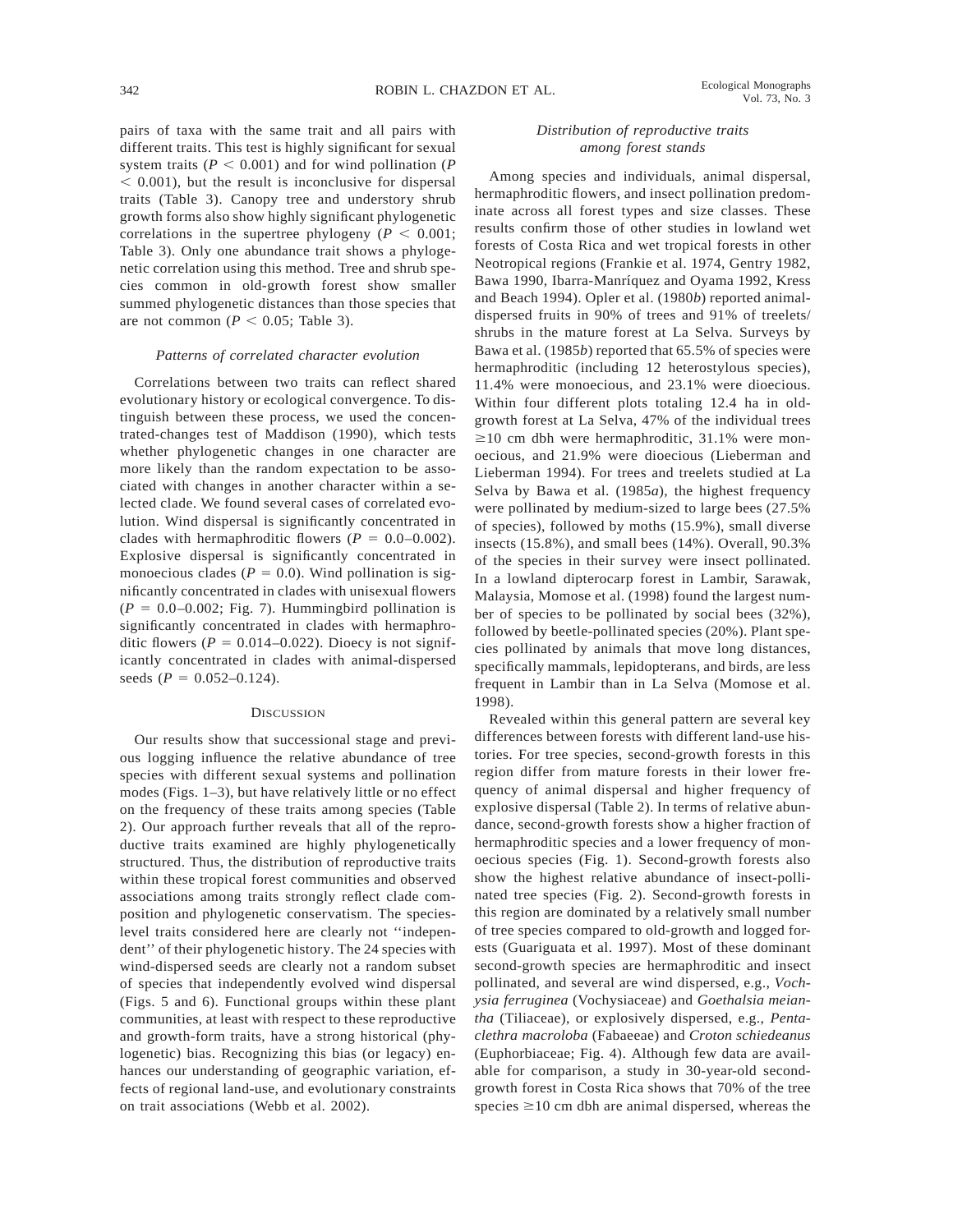majority of individuals in this size class (52%) are wind dispersed (Finegan and Delgado 2000).

Because of the trait conservatism inherent in this pool of 366 woody species, patterns of trait distribution across forest types are closely linked with patterns of floristic composition at the genus and family level. In second-growth stands, the four families with the largest number of common canopy and midstory tree species (Fabaceae, Annonaceae, Flacourtiaceae, and Tiliaceae) are all strictly hermaphroditic. In selectively logged stands, dioecious species in wind-pollinated Cecropiaceae and Moraceae reach high abundance. The relative abundance of canopy and subcanopy palms, all of which are monoecious, is considerably lower in second-growth forests (6–10%) than in old-growth or logged forests (13–19%; also see Lieberman and Lieberman 1994). These factors largely explain the high relative abundance of hermaphroditic species in second-growth forests and the higher relative abundance of monoecious and dioecious species in old-growth and logged forests (Fig. 1). The understory shrub layer is dominated by species in the Melastomataceae and Piperaceae, which are exclusively hermaphroditic.

A shift in our focus from the species level to the family level also provides an evolutionary context for geographic comparisons of functional groups in tropical forests. Dominant woody genera and families in wet tropical forests throughout Central America and South America appear to be drawn from the same pool (Gentry 1982, 1990, Pitman et al. 2001). The Fabaceae, Rubiaceae, Moraceae, Piperaceae, Lauraceae, and Arecaceae are particularly rich in dominant species in lowland wet Neotropical forests (Gentry 1990, Hartshorn and Hammel 1994, Pitman et al. 2001). The similar floristic structure among these wet forests explains broad similarities in the predominance of mammal and bird dispersal as well as the prevalence of woody species with small, inconspicuous flowers visited by a wide range of insect pollinators, as noted by Gentry (1982). Floristic differences among wet tropical forests in different continents can also explain variation in the incidence of reproductive traits, although few community-level studies are available for comparison. For example, levels of dioecy in rain forests of southern Nigeria (40% of the tree species and 38% of the trees) are considerably higher than in our study area and in the Neotropics overall (Jones 1955, Bawa and Opler 1975). The families Ebenaceae and Meliaceae dominate in the Nigerian forest and both families consist almost entirely of dioecious taxa (Bawa and Opler 1975).

Species that are common  $(>1\%$  relative abundance) in second-growth and old-growth forest are also concentrated in particular families. In the present study, 20 species are common in both types of forest; among these are two canopy tree species, *Pentaclethra macroloba* (Fabaceae) and *Casearia arborea* (Flacourtiaceae), and two canopy palm species, *Euterpe preca-* *toria* and *Socratea exorrhiza*. The remaining 16 species are all shrubs, concentrated in the Melastomataceae, Piperaceae, and Siparunaceae. Thus, it is likely that that shrub habitat association strongly influences the apparent phylogenetic conservatism of common species. In a study of successional habitats in Central Europe, Prach and Pysek (1999) also found that dominant species were strongly overrepresented in a small number of families (Poaceae, Asteraceae, Chenopodiaceae, and Rosaceae).

Floristic composition differs substantially between second-growth and old-growth forest (Guariguata et al. 1997). In this study, we found 144 tree species and 40 shrub species in old growth and 111 tree species and 53 shrub species in second growth. Tree species richness in old-growth stands is higher than in secondgrowth stands (Guariguata et al. 1997), but species richness of saplings and shrubs is quite similar between the two forest types (Chazdon et al. 1998). In many cases, ''overabundance'' is due to the presence of a species in one forest type and its absence in another; 88 of the tree and shrub species that are overabundant in old growth are absent from second growth and 69 of the tree and shrub species that are overabundant in second growth are absent from old growth. The finding that species overabundant in second growth are randomly distributed throughout the phylogeny (Table 3) suggests that the ability to establish and survive in young, successional forests is not strongly associated with phylogenetically conserved traits. On the other hand, species that are more abundant in old growth than second growth are clustered phylogenetically (*P*  $= 0.05$ ; Table 3). For trees and shrubs that are common in old-growth forest, there is a significantly lower than expected mean phylogenetic distance (Table 3). Thus, phylogenetically conserved traits appear to be more important for woody plant distribution in mature or late-successional tropical forests than in younger successional forests. One such trait may be large seed size, as we will discuss (Hammond and Brown 1995).

# *Phylogenetic conservatism of traits within the supertree*

Our study revealed that all reproductive traits and woody growth form traits are significantly clustered within certain clades rather than exhibiting a random distribution across the phylogeny. Thus, the molecularbased phylogenetic hypothesis used here supports the principle of classical plant taxonomy that reproductive characters are highly conserved at the family level. Sexual systems and canopy tree and shrub growth form are probably derived traits that are conserved at deep levels within the supertree phylogeny. Other trait states exhibit significant phylogenetic clustering at the tips of the phylogenetic branches, but no overall concentration in one major branch of the phylogeny (Table 3). This pattern could arise if the trait states were probably ancestral (e.g., animal dispersal and insect polli-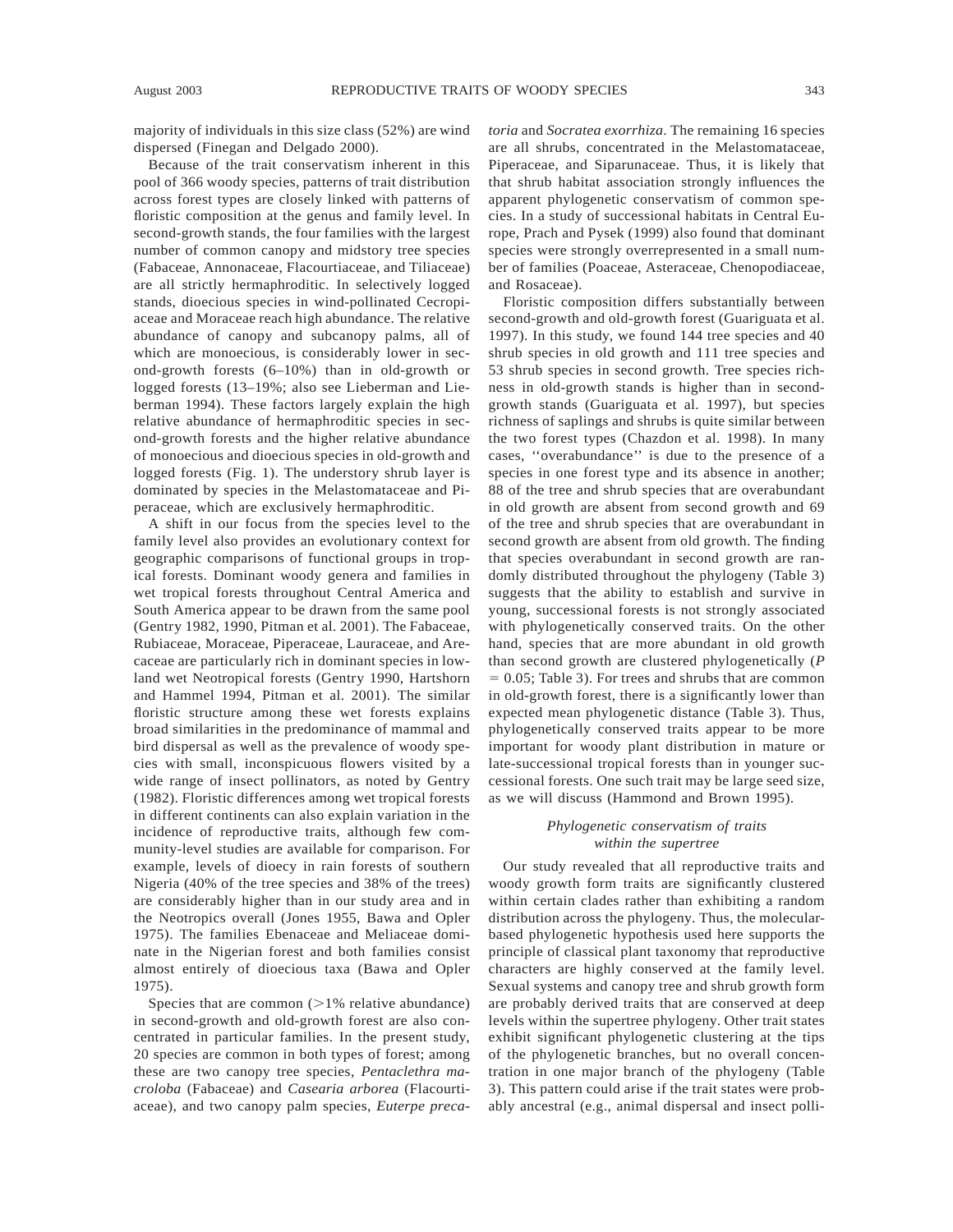nation), or because they have evolved multiple times, more recently (e.g., wind dispersal, explosive dispersal, and hummingbird pollination).

As is now well recognized, the sampling of taxa for which a phylogeny is reconstructed strongly influences the inferences about patterns of character evolution (Felsenstein 1985, Maddison 1990, Ackerly 2000). Even a full phylogeny of all extant taxa can mislead ancestral character reconstruction, if extinction was not random with respect to different character traits. Our sample of taxa is strongly biased (woody, Neotropical representatives from the whole angiosperm clade); hence, we cannot make statements about ''global'' patterns of trait conservatism and correlated evolution. However, it is nonetheless valid to describe phylogenetic patterns within this particular subset of all taxa. Indeed, the ''local'' distributions of traits in this subset are exactly the ones that are relevant to the questions of community assembly and composition addressed in this paper, because this set of species forms our best estimate of the available pool of species present in the region.

### *Phylogenetic conservatism and trait associations*

Our results reveal many statistically significant, species-level associations among pollination mode, sexual system, dispersal mode, and woody growth form (Fig. 5). As noted by Kress and Beach (1994), wind dispersal is more frequent in canopy trees and less frequent than expected in understory shrubs (Fig. 5). Frankie et al. (1974) found that 83% of wind-dispersed trees in their survey of wet and dry tropical forests are canopy species. Howe and Smallwood (1982) also noted that most wind-dispersed plants of temperate and tropical forests are canopy trees or lianas. In our study, dioecy is more frequent than expected in canopy trees and less frequent than expected in understory shrubs, which are strongly hermaphroditic (Fig. 5). Bullock (1985) and Flores and Schemske (1984) noted similar trends in the flora of a Mexican dry forest and the flora of Puerto Rico and the Virgin Islands, respectively.

Many of these species-level ecological associations can be explained by phylogenetic correlations. For example, the association between explosive dispersal and monoecy reflects a significant concentration of taxa with explosive dispersal within monoecious clades. The significant association between the shrub growth form and hermaphroditic flowers reflects the predominance of three families, Melastomataceae, Piperaceae, and Rubiaceae, which are composed almost exclusively of hermaphroditic species in the regional flora (Appendix). The higher than expected frequency of dioecy among wind-pollinated species can be explained by the finding that wind pollination (primarily in the families Moraceae and Cecropiaceae here) is concentrated in clades with unisexual flowers (Fig. 7). Several other studies have also identified a significant association between wind pollination and unisexual flowers (Kress and Beach 1984, Flores and Schemske 1984, Fox 1985, Bullock 1994, Renner and Ricklefs 1995, Sakai et al. 1995, Anderson et al. 2001). If dioecy or monoecy evolved first, followed by wind pollination, the concentrated changes test indicates that evolution of wind pollination occurred more readily in unisexual clades than in hermaphroditic clades. We do not really know, however, which trait evolved first (for more discussion of this topic, see Charlesworth [1993]).

Although all of the 63 dioecious species in our data set have animal-dispersed seeds, we did not find a significant association between dioecy and animal dispersal, nor did we find evidence for correlated evolution, assuming that animal dispersal evolved first (Givnish 1980, Donoghue 1989). Bawa (1980) found a significant association between dioecy and animal dispersal for 317 species at La Selva, and Flores and Schemske (1984) found these traits to be significantly associated for the entire flora of Puerto Rico and the Virgin Islands (2037 species). Dioecy has also been found to be associated with the woody habit (Bawa 1980, Givnish 1980, Flores and Schemske 1984, Fox 1985, Muenchow 1987, Renner and Ricklefs 1995). Our result is not too surprising, therefore, considering that woody species predominate in tropical plant families.

The species-level association between hummingbird pollination and hermaphroditic flowers also represents a correlated evolutionary change. This association extends to all hummingbird-pollinated species at La Selva, including herbaceous species (Kress and Beach 1994), and appears to be a general phenomenon throughout the New World (R. K. Colwell, *personal communication*). Renner and Ricklefs (1995) found a negative association of unisexual flowers with bird pollination and with vertebrate pollination in general. Among 750 genera of bird- and bat-pollinated angiosperm species, only two were found to contain dioecious taxa (Renner and Ricklefs 1995). The near absence of bird and bat pollination among dioecious taxa may be linked to floral adaptations required for pollination by large-bodied vertebrates, such as the production of large quantities of nectar and pollen (Renner and Ricklefs 1995).

### *Reproductive traits in relation to forest regeneration and land-use change*

Our results highlight the importance of animal vectors for seeds and pollen in wet Neotropical forests (Baker 1970, Terborgh 1986, Bawa 1990). The maintenance of species richness and genetic diversity of populations in regenerating forests, logged forests, and fragmented forests, as well as in intact areas of mature forest, critically depends on populations of insect and vertebrates required for pollination and seed dispersal (Gorchov et al. 1993). In a study of seed arrival in a Neotropical pasture in northeastern Costa Rica, Slocum and Horvitz (2000) found that animal-dispersed seeds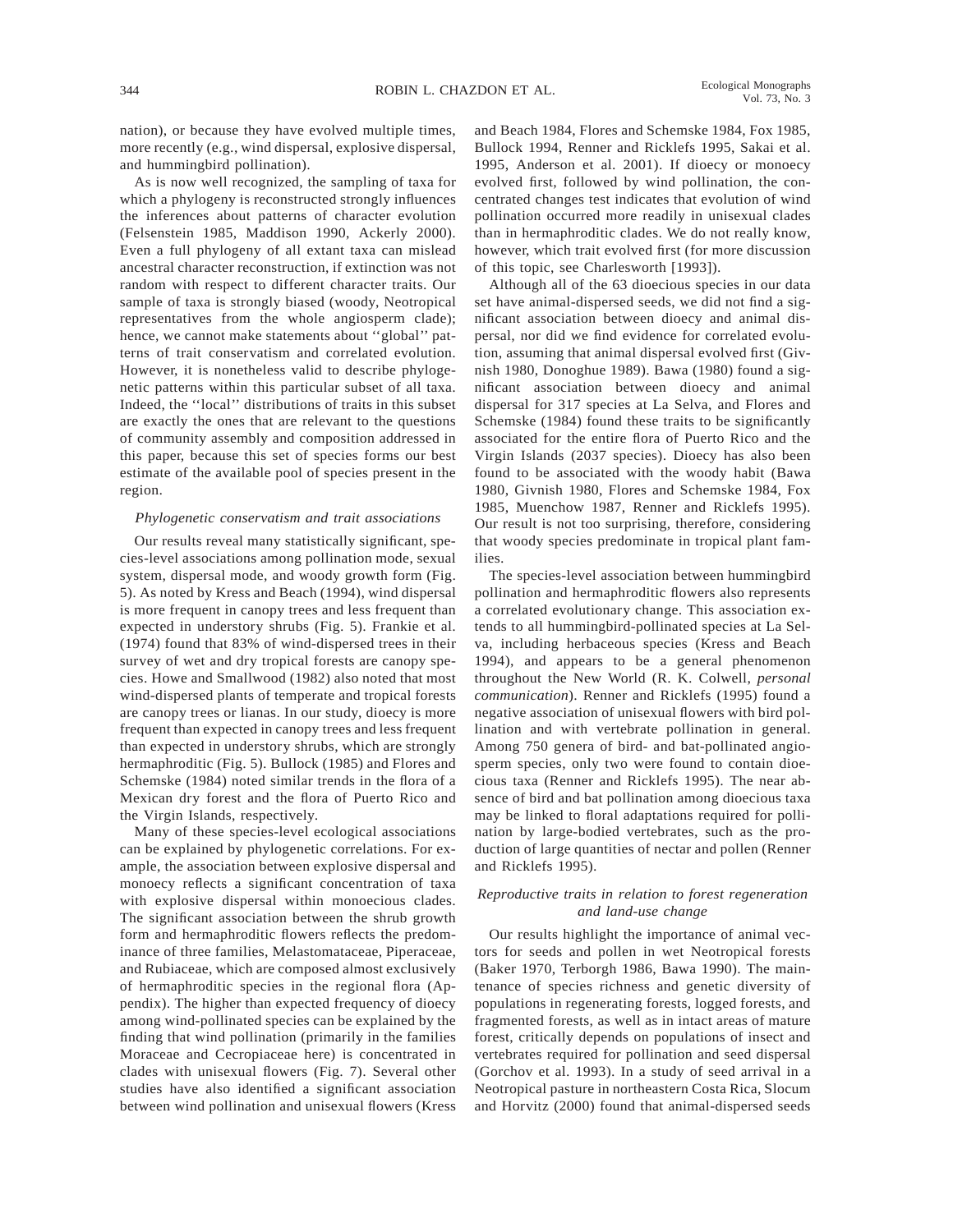were far more abundant than wind- or explosively dispersed seeds. Dispersal modes are often associated with different seed sizes (Hammond and Brown 1995, Westoby et al. 1997, ter Steege and Hammond 2001), seedling morphology (Ibarra-Manríquez et al. 2001), and seedling survival in shade (Leishman and Westoby 1994, Metcalfe and Grubb 1995, Paz et al. 1999). Opler et al. (1977) found that species with wind-dispersed seeds composed nearly 100% of all plants that established during the first three months of succession following clear-cutting at La Selva. Over time, this fraction decreased, while the percentage of fleshy-fruited species increased asymptotically. Within three years, the frequency of animal-dispersed species reached 80%, similar to values in mature forest (Frankie et al. 1974). In a Mexican rain forest, non-animal dispersal (wind, explosive, and gravity) was predominantly associated with smaller seeds, epigeal seedlings, and leafy cotyledons, whereas animal dispersal was predominantly associated with larger seed mass, hypogeal germination, and reserve cotyledons (Ibarra-Manríquez et al. 2001). The increased relative abundance of animal-dispersed species and the decreased relative abundance of wind-dispersed species in seedling and sapling size classes compared to trees therefore may reflect the survival advantage of animal-dispersed seeds in the shaded understory of these forests (Fig. 3).

Large fractions of rain forest trees, shrubs, and lianas require animal vectors for pollination, and many species require specialized pollinators (Bawa et al. 1985*a*, Renner and Feil 1993, Kress and Beach 1994). Mammal-pollinated species are rare overall, but even more rare in second growth (despite our simplifying bias in identifying bat- and moth-pollinated species as mammal pollinated). In a study of woody vegetation in seven Central American dry forest fragments, Gillespie (1999) found that the proportion of dioecious species was positively correlated with reserve size and forest cover, and the proportion of mammal-dispersed plants was positively correlated with forest cover. Meave and Kellman (1994) also found that dioecious and mammaldispersed plants are rare in small, natural fragments of riparian tropical forest. Land-use changes, particularly those that result in loss of forest cover, decreased size of fragments, and increased isolation of forest fragments, are likely to have significant impacts on the distribution of many tropical forest species (Corlett 2001). Dioecious species may be more vulnerable than monoecious and hermaphroditic species, however. Heilbuth et al. (2001) propose that the maintenance of dioecy among hermaphroditic competitors requires a substantial increase in relative fitness and/or a larger dispersal advantage of dioecious seeds. In old-growth forest at La Selva, dioecious tree species have a higher median density than monoecious or hermaphroditic species (Lieberman and Lieberman 1994), but this was not found to be the case in upper Amazonia (Pitman et al. 2001).

### **CONCLUSION**

The spectrum of reproductive traits observed in today's tropics reflects two legacies: the legacy of phylogeny and the legacy of forest disturbance. Both legacies strongly impact the distribution of the reproductive traits of woody species. We have shown here that many reproductive traits are highly structured phylogenetically within forest communities of northeastern Costa Rica. Thus, knowledge of forest floristic composition, particularly at the genus and family level, offers critical insight into the likely frequency of sexual systems, pollination modes, and dispersal syndromes. Geographic similarities in dominant genera and families are likely to be associated with a similar ecological spectrum of reproductive traits. Changing patterns of species relative abundance associated with forest succession and disturbance produce a second legacy that is particularly evident in the current generation of tree species. Woody saplings and seedlings in secondgrowth forests are similar in their spectrum of reproductive traits to saplings and seedlings of old-growth forests, offering the potential for long-term recovery of species and reproductive traits characteristic of mature forests in this region.

#### **ACKNOWLEDGMENTS**

We dedicate this paper to the memory of Herbert G. Baker, whose lifetime of research focused on ecological and evolutionary aspects of the reproductive biology of plants. We thank Manuel Guariguata, Juan Manuel Dupuy, Carolina Gonzales Dupuy, Marcos Molina, Jeanette Paniagua, and Carlos Castillo for their work in field data collection and database management. The Organization for Tropical Studies and the staff of La Selva Biological station provided essential logistic and scientific support. Juan Nuñez Farfan, Robert Dunn, and Robert Colwell made useful comments on the manuscript. We thank Paul Lewis for his advice on tests of phylogenetic correlation. This research was supported by NSF grant DEB-9208931, a grant from the Andrew W. Mellon Foundation, and a Fulbright Senior Scholar Award to R. Chazdon. C. Webb was supported by the Donnelley Environmental Fellowship of the Yale Institute for Biospheric Studies. We thank Lynda Delph, George Weiblen, and one anonymous reviewer for their constructive comments on an earlier version of this manuscript.

#### LITERATURE CITED

- Ackerly, D. D. 1999. Comparative plant ecology and the role of phylogenetic information. Pages 391–413 *in* M. Press, J. D. Scholes, and M. G. Barker, editors. Physiological plant ecology. Blackwell Scientific, Oxford, UK.
- Ackerly, D. D. 2000. Taxon sampling, correlated evolution, and independent contrasts. Evolution **54**:1480–1492.
- Anderson, G. J., G. Bernardello, T. F. Stuessy, and D. J. Crawford. 2001. Breeding system and pollination of selected plants endemic to Juan Fernández Islands. American Journal of Botany **88**:220–233.
- APG. 1998. An ordinal classification for the families of flowering plants. Annals of the Missouri Botanical Garden **85**: 531–553.
- Baker, H. G. 1970. Evolution in the tropics. Biotropica **2**: 101–111.
- Baker, H. G., K. S. Bawa, G. W. Frankie, and P. A. Opler. 1983. Reproductive biology of plants in tropical forests. Pages 183–215 *in* F. B. Golley, editor. Ecosystems of the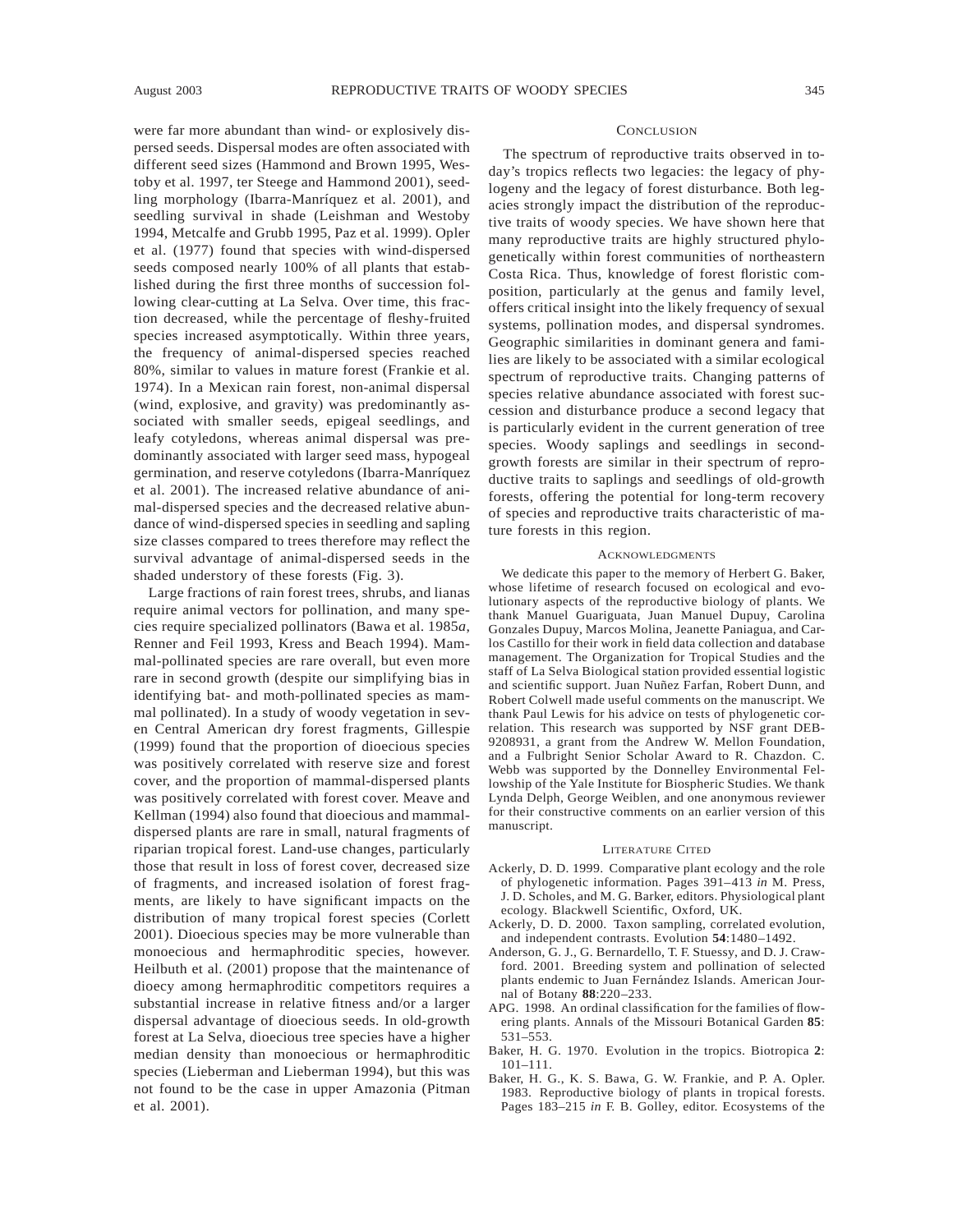world. Volume 14*A*. Tropical rain forest ecosystems: structure and function. Elsevier Scientific, New York, New York, USA.

- Bawa, K. S. 1980. Evolution of dioecy in flowering plants. Annual Review of Ecology and Systematics **11**:15–39.
- Bawa, K. S. 1990. Plant–pollinator interactions in tropical rain forests. Annual Review of Ecology and Systematics **21**:399–422.
- Bawa, K. S., and J. H. Beach. 1983. Self-incompatibility systems in the Rubiaceae of a tropical lowland wet forest. American Journal of Botany **70**:1281–1288.
- Bawa, K. S., S. H. Bullock, D. R. Perry, R. E. Coville, and H. M. Grayum. 1985*a*. Reproductive biology of tropical lowland rain forest trees. II. Pollination systems. American Journal of Botany **72**:346–356.
- Bawa, K. S., and P. A. Opler. 1975. Dioecism in tropical forest trees. Evolution **29**:167–179.
- Bawa, K. S., D. R. Perry, and J. H. Beach. 1985*b*. Reproductive biology of tropical lowland rain forest tress. I. Sexual systems and incompatibility mechanisms. American Journal of Botany **72**:331–345.
- Beach, J. H., and K. S. Bawa. 1980. Role of pollinators in the evolution of dioecy from distyly. Evolution **34**:1138– 1142.
- Bullock, S. H. 1985. Breeding systems in the flora of a tropical deciduous forest in Mexico. Biotropica **17**:287–301.
- Bullock, S. H. 1994. Wind pollination of Neotropical dioecious trees. Biotropica **26**:172–179.
- Butterfield, R. P. 1994. The regional context: land colonization and conservation in Sarapiquı´. Pages 299–306 *in* L. A. McDade, K. S. Bawa, H. A. Hespenheide, and G. S. Hartshorn, editors. La Selva: ecology and natural history of a Neotropical rain forest. University of Chicago Press, Chicago, Illinois, USA.
- Charlesworth, D. 1993. Why are unisexual flowers associated with wind pollination and unspecialized pollinators? American Naturalist **141**:481–490.
- Chazdon, R. L., and F. G. Coe. 1999. Ethnobotany of woody species in second-growth, old-growth, and selectively logged forests of northeastern Costa Rica. Conservation Biology **13**:1312–1322.
- Chazdon, R. L., R. K. Colwell, J. S. Denslow, and M. R. Guariguata. 1998. Statistical methods for estimating species richness of woody regeneration in primary and secondary rain forests of Costa Rica. Pages 285–309 *in* F. Dallmeier and J. Comiskey, editors. Forest biodiversity research, monitoring and modeling: conceptual background and Old World case studies. Parthenon Publishing, Paris, France.
- Colwell, R. K. 1996. Biota: the biodiversity database manager. Sinauer Associates, Sunderland, Massachusetts, USA.
- Corlett, R. T. 2001. Pollination in a degraded tropical landscape: a Hong Kong case study. Journal of Tropical Ecology **17**:155–161.
- Corner, E. J. H. 1949. The durian theory of the origin of the modern tree. Annals of Botany N. S. **13**:367–414.
- Donoghue, M. J. 1989. Phylogenies and the analysis of evolutionary sequences, with examples from seed plants. Evolution **43**:1137–1156.
- Felsenstein, J. 1985. Phylogenies and the comparative method. American Naturalist **125**:1–15.
- Finegan, B., and M. Camacho. 1999. Stand dynamics in a logged and silviculturally treated Costa Rican rain forest, 1988–1996. Forest Ecology and Management **121**:177– 189.
- Finegan, B., and D. Delgado. 2000. Structural and floristic heterogeneity in a 30-yr-old Costa Rican rain forest restored on pasture through natural secondary succession. Restoration Ecology **8**:380–393.
- Flores, S., and D. W. Schemske. 1984. Dioecy and monoecy in the flora of Puerto Rico and the Virgin Islands. Biotropica **16**:132–139.
- Fox, J. F. 1985. Incidence of dioecy in relation to growth form, pollination and dispersal. Oecologia **67**:244–249.
- Frankie, G. W., H. B. Baker, and P. A. Opler. 1974. Comparative phenological studies of trees in tropical wet and dry forests in the lowlands of Costa Rica. Journal of Ecology **62**:881–919.
- Gentry, A. H. 1982. Patterns of Neotropical plant species diversity. Evolutionary Biology **15**:1–84.
- Gentry, A. H. 1990. Floristic similarities and differences between southern Central America and upper and central Amazonia. Pages 141–157 *in* A. H. Gentry, editor. Four Neotropical rainforests. Yale University Press, New Haven, Connecticut, USA.
- Gillespie, T. W. 1999. Life history characteristics and rarity of woody plants in tropical dry forest fragments of Central America. Journal of Tropical Ecology **15**:637–649.
- Givnish, T. J. 1980. Ecological constraints on the evolution of breeding systems in seed plants: dioecy and dispersal in gymnosperms. Evolution **34**:959–972.
- Gorchov, D. L., F. Cornejo, C. Ascorra, and M. Jaramillo. 1993. The role of seed dispersal in the natural regeneration of rain forest after strip-cutting in the Peruvian Amazon. Vegetatio **107/108**:339–349.
- Grafen, A. 1989. The phylogenetic regression. Philosophical Transactions of the Royal Society of London, Series B **326**: 119–157.
- Guariguata, M. R., R. L. Chazdon, J. S. Denslow, J. M. Dupuy, and L. Anderson. 1997. Structure and floristics of secondary and old-growth forest stands in lowland Costa Rica. Plant Ecology **132**:107–120.
- Guariguata, M. R., and J. M. Dupuy. 1997. Forest regeneration in abandoned logging roads in lowland Costa Rica. Biotropica **29**:15–28.
- Guariguata, M. R., and R. Ostertag. 2001. Neotropical secondary forest succession: changes in structural and functional characteristics. Forest Ecology and Management **148**:185–206.
- Hammond, D. S., and V. K. Brown. 1995. Seed size of woody plants in relation to disturbance, dispersal, soil type in wet neotropical forests. Ecology **76**:2544–2561.
- Hartshorn, G. S., and B. E. Hammel. 1994. Vegetation types and floristic patterns. Pages 73–89 *in* L. A. McDade, K. S. Bawa, H. A. Hespenheide, and G. S. Hartshorn, editors. La Selva: ecology and natural history of a Neotropical rain forest. University of Chicago Press, Chicago, Illinois, USA.
- Harvey, P. H., and M. Pagel. 1991. The comparative method in evolutionary biology. Oxford University Press, Oxford, UK.
- Heilbuth, J. C., K. L. Ilves, and S. P. Otto. 2001. The consequences of dioecy for seed dispersal: modeling the seedshadow handicap. Evolution **55**:880–888.
- Hodgson, J. G., and J. M. L. Mackey. 1986. The ecological specialization of dicotyledonous families within a local flora: some factors constraining optimization of seed size and their possible evolutionary significance. New Phytologist **104**:497–515.
- Holdridge, L. R., W. G. Grenke, W. H. Haheway, T. Liang, and J. Tosi. 1975. Forest environments in tropical life zones. Pergamon Press, New York, New York, USA.
- Howe, H. F., and J. Smallwood. 1982. Ecology of seed dispersal. Annual Review of Ecology and Systematics **13**:201– 228.
- Ibarra-Manríquez, G., M. Martínez-Ramos, and K. Oyama. 2001. Seedling functional types in a lowland rain forest in Mexico. American Journal of Botany **88**:1801–1812.
- Ibarra-Manríquez, G., and K. Oyama. 1992. Ecological correlates of reproductive traits of Mexican rain forest trees. American Journal of Botany **79**:383–394.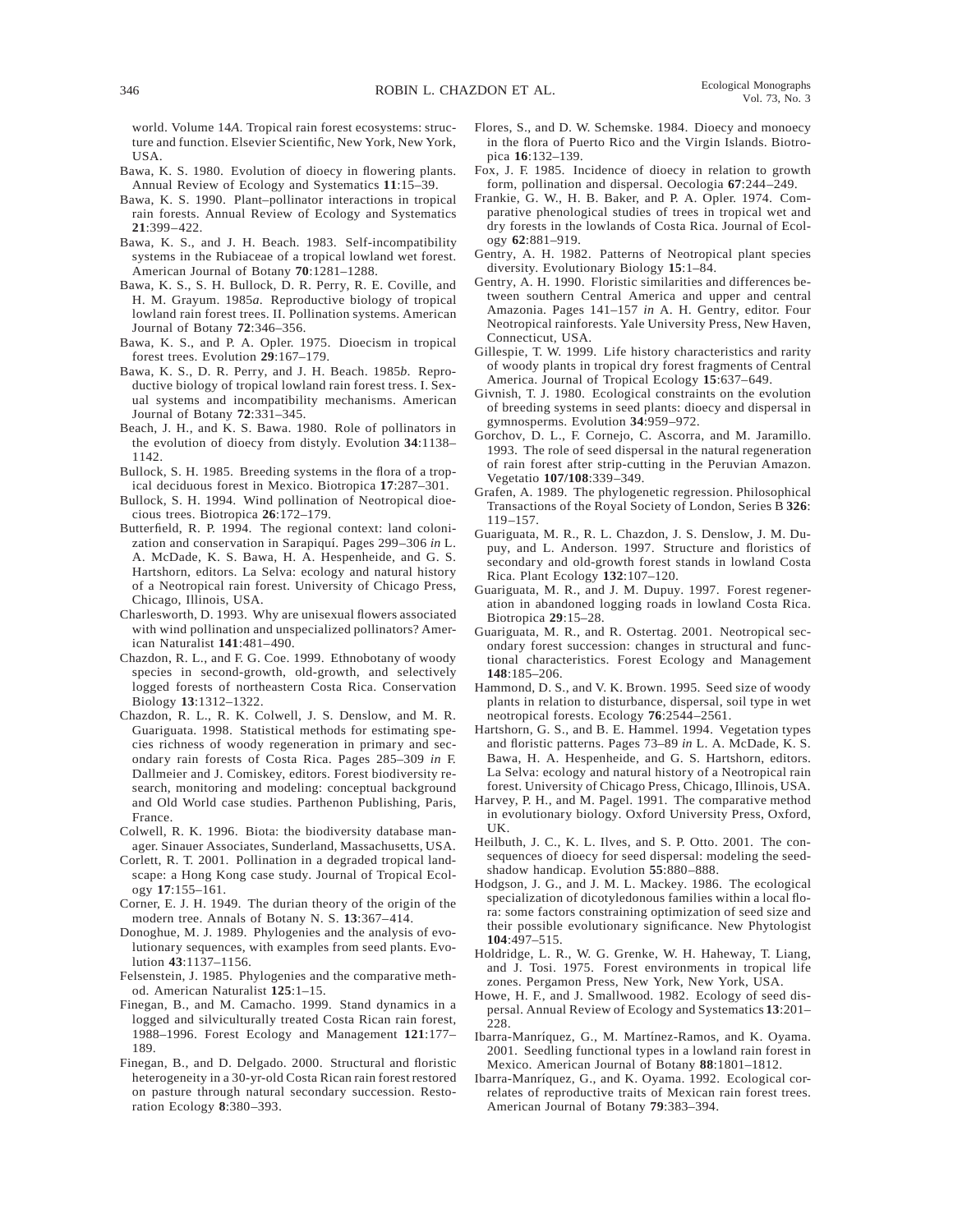- Jones, E. W. 1955. Ecological studies on the rain forest of Southern Nigeria. IV. The plateau forest of the Okomu Forest Reserve. Journal of Ecology **43**:564–594.
- Kato, M. 1996. Plant–pollinator interactions in the understory of a lowland mixed dipterocarp forest in Sarawak. American Journal of Botany **86**:732–743.
- Kelly, C. K., and A. Purvis. 1993. Seed size and establishment conditions in tropical trees: on the use of taxonomic relatedness in determining ecological patterns. Oecologia **94**:356–360.
- Kress, W. J., and J. H. Beach. 1994. Flowering plant reproductive systems. Pages 161–182 *in* L. A. McDade, K. S. Bawa, H. A. Hespenheide, and G. S. Hartshorn, editors. La Selva: ecology and natural history of a Neotropical rain forest. University of Chicago Press, Chicago, Illinois, USA.
- Leishman, M. R., and M. Westoby. 1994. The role of large seed size in shaded conditions: experimental evidence. Functional Ecology **8**:205–214.
- Lieberman, M., and D. Lieberman. 1994. Patterns of density and dispersion of forest trees. Pages 106–119 *in* L. A. McDade, K. S. Bawa, H. A. Hespenheide, and G. S. Hartshorn, editors. La Selva: ecology and natural history of a Neotropical rain forest. University of Chicago Press, Chicago, Illinois, USA.
- Lord, J., M. Westoby, and M. R. Leishman. 1995. Seed size and phylogeny in six temperate floras: constraints, niche conservatism and adaptation. American Naturalist **146**: 349–364.
- Maddison, D. R., and W. P. Maddison. 2000. MacClade 4.0. Analysis of phylogeny and character evolution. Sinauer Associates, Sunderland, Massachusetts, USA.
- Maddison, W. P. 1990. A method for testing the correlated evolution of two binary characters: are gains or losses concentrated on certain branches of a phylogenetic tree? Evolution **44**:539–537.
- Maddison, W. P., and M. Slatkin. 1991. Null models for the number of evolutionary steps in a character on a phylogenetic tree. Evolution **45**:1184–1197.
- Mazer, S. J. 1989. Ecological, taxonomic, and life history correlates of seed mass among Indiana dune angiosperms. Ecological Monographs **59**:153–175.
- McDade, L., K. S. Bawa, H. Hespenheide, and G. S. Hartshorn, editors. 1994. La Selva: ecology and natural history of a Neotropical rain forest. University of Chicago Press, Chicago, Illinois, USA.
- Meave, J., and M. Kellman. 1994. Maintenance of rain forest diversity in riparian forests of tropical savannas: implications for species conservation during Pleistocene drought. Journal of Biogeography **21**:121–135.
- Metcalfe, D. J., and P. J. Grubb. 1995. Seed mass and light requirements for regeneration in Southeast Asian rain forest. Canadian Journal of Botany **73**:817–826.
- Momose, K., T. Yumoto, T. Nagamitsu, M. Kato, H. Nagamasu, S. Sakai, R. D. Harrison, T. Itioka, A. A. Hamid, and T. Inoue. 1998. Pollination biology in a lowland dipterocarp forest in Sarawak, Malaysia. I. Characteristics of the plant–pollinator community in a lowland dipterocarp forest. American Journal of Botany **85**:1477–1501.
- Montgomery, R. A., and R. L. Chazdon. 2001. Forest structure, canopy architecture and light transmittance in tropical wet forests. Ecology **82**:2707–2718.
- Muenchow, G. E. 1987. Is dioecy associated with fleshy fruit? American Journal of Botany **74**:287–293.
- Nicotra, A. B., R. L. Chazdon, and S. Iriarte. 1999. Spatial heterogeneity of light and woody seedling regeneration in tropical wet forests. Ecology **80**:1908–1926.
- Opler, P. A., H. G. Baker, and G. W. Frankie. 1977. Recovery of tropical lowland forest ecosystems. Pages 399–421 *in* J. Cairns, K. L. Dickson, and E. E. Herricks, editors. Re-

covery and restoration of damaged ecosystems. University Press of Virginia, Charlottesville, Virginia, USA.

- Opler, P. A., H. G. Baker, and G. W. Frankie. 1980*a*. Plant reproductive characteristics during secondary succession in Neotropical lowland forest ecosystems. Biotropica **12**(Supplement):40–46.
- Opler, P. A., G. W. Frankie, and H. G. Baker. 1980*b*. Comparative phenological studies of shrubs and treelets in wet and dry forests in the lowlands of Costa Rica. Journal of Ecology **68**:167–186.
- Paz, H., S. J. Mazer, and M. Martínez-Ramos. 1999. Seed mass, seedling emergence and environmental factors in seven rain forest *Psychotria* (Rubiaceae). Ecology **80**:1594– 1606.
- Pierce, S. M. 1992. La Selva Biological Station history: colonization/land use/deforestation of Sarapiqui, Costa Rica. Thesis. Colorado State University, Fort Collins, Colorado, USA.
- Pitman, N. C. A., J. W. Terborgh, M. R. Silman, and P. Núñez. 1999. Tree species distributions in an upper Amazonian forest. Ecology **80**:2651–2661.
- Pitman, N. C. A., J. W. Terborgh, M. R. Silman, P. Núñez V., D. A. Neill, C. E. Cerón, W. A. Palacios, and M. Aulestia. 2001. Dominance and distribution of tree species in upper Amazonian terra firma forests. Ecology **82**:2101–2117.
- Prach, K., and P. Pysek. 1999. How do species dominating in succession differ from others? Journal of Vegetation Science **10**:383–392.
- R Project. 2001. The R project for statistical computing. [Online, URL:  $\langle$ http://www.r-project.org $\rangle$ .]
- Renner, S. S., and J. P. Feil. 1993. Pollinators of tropical dioecious angiosperms. American Journal of Botany **80**: 1100–1107.
- Renner, S. S., and R. E. Ricklefs. 1995. Dioecy and its correlates in the flowering plants. American Journal of Botany **82**:596–606.
- Sakai, A. K., W. L. Wagner, D. M. Ferguson, and D. R. Herbst. 1995. Biogeographical and ecological correlates of dioecy in the Hawaiian flora. Ecology **76**:2530–2543.
- Sanderson, M. J., A. Purvis, and C. Henze. 1998. Phylogenetic supertrees: assembling the trees of life. Trends in Ecology and Evolution **13**:105–109.
- Silvertown, J., and M. Dodd. 1997. Comparing plants and connecting traits. Pages 3–16 *in* J. Silvertown, M. Franco, and J. L. Harper, editors. Plant life histories: ecology, phylogeny and evolution. Cambridge University Press, Cambride, UK.
- Slocum, M. G., and C. C. Horvitz. 2000. Seed arrival under different genera of trees in a neotropical pasture. Plant Ecology **149**:51–62.
- Soltis, D. E., et al. 2000. Angiosperm phylogeny inferred from 18S rDNA, rbcL, and atpB sequences. Botanical Journal of the Linnean Society **133**:381–461.
- Terborgh, J. 1986. Community aspects of frugivory in tropical forests. Pages 371–384 *in* A. Estrada and T. H. Fleming, editors. Frugivores and seed dispersal. W. Junk, Dordrecht, The Netherlands.
- ter Steege, H., and D. S. Hammond. 2001. Character convergence, diversity, and disturbance in tropical rain forest in Guyana. Ecology **82**:3197–3212 [Ecological Archives E082-037].
- Van Dulmen, A. 2001. Pollination and phenology of flowers in the canopy of two contrasting rain forest types in Amazonia, Colombia. Plant Ecology **153**:73–85.
- Wadsworth, F. H. 1997. Forest production for tropical America. USDA Forest Service, Agriculture Handbook 710. USDA, Washington, D.C., USA.
- Webb, C. O., D. D. Ackerly, M. A. McPeek, and M. J. Donoghue. 2002. Phylogenies and community ecology. Annual Review of Ecology and Systematics **33**:475–505.